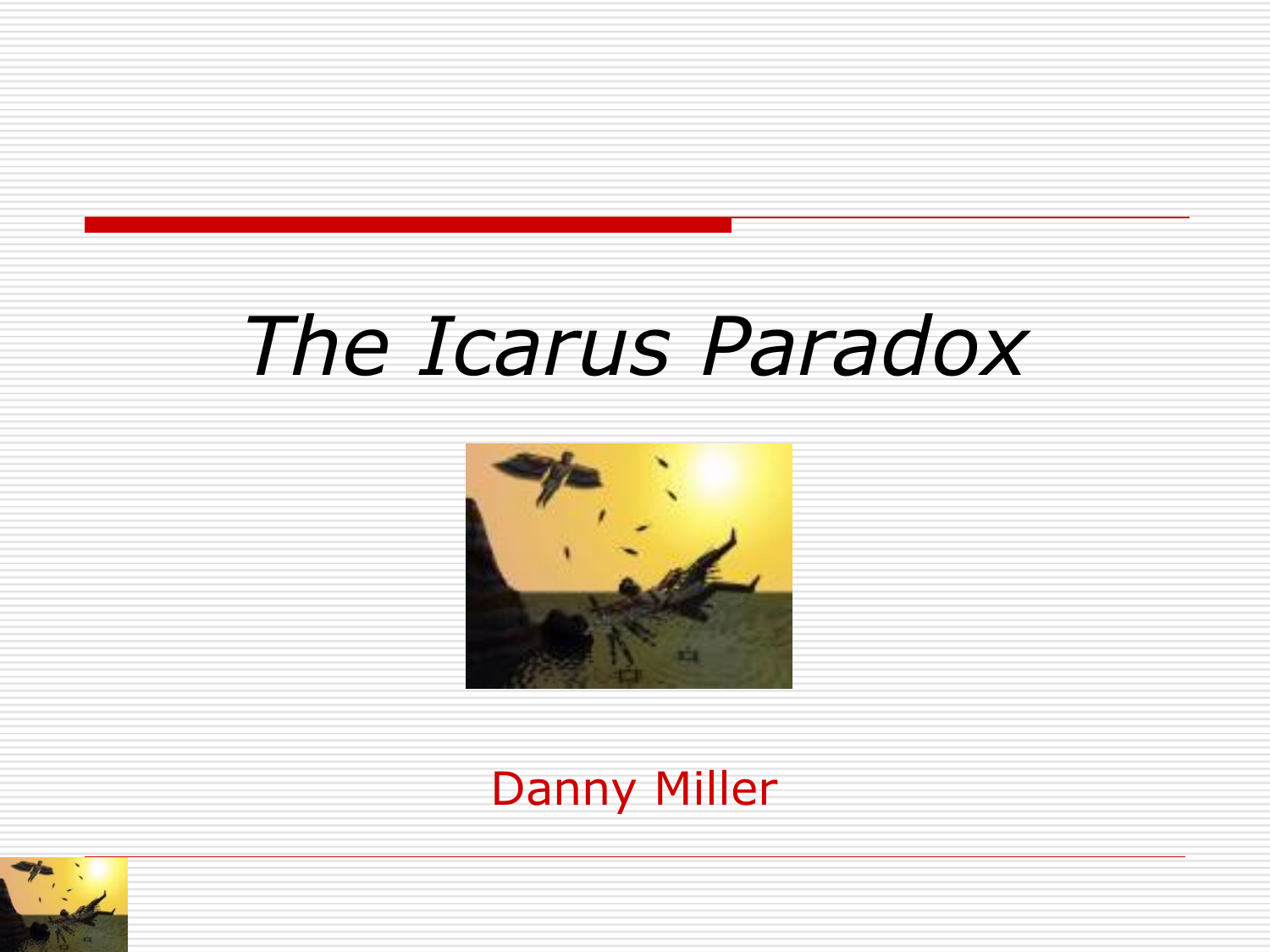### *The Icarus Paradox*

Four trajectories to failure

- o Focusing
- o Venturing
- o Inventing
- o Decoupling

#### **Success** can lead to **FAILURE**

#### **Who repairs the roof when the sun is shining?**

 $\sqrt{T}$ he very causes of success, when overextended, MAY become the CAUSES of **FAILURE**!!!

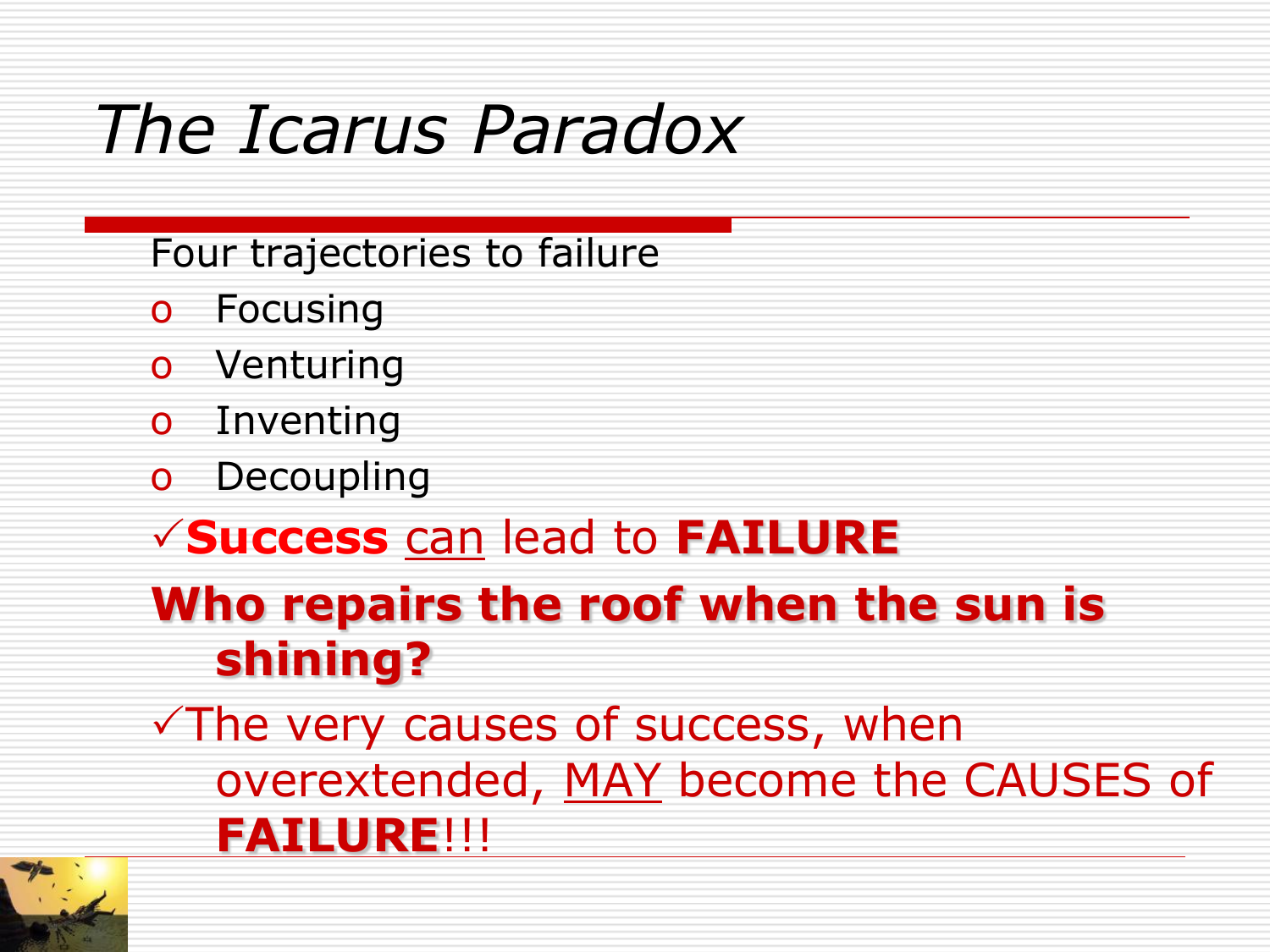### *The Icarus Paradox*

Organizations in decline & some have recovered. They suffered from:

- o Overconfidence
- o Complacency
- o Carelessness

Management excesses essential for success, can lead to decline.

The momentum that drives the trajectories is **ORDERLINESS** and **not** chaos!!!

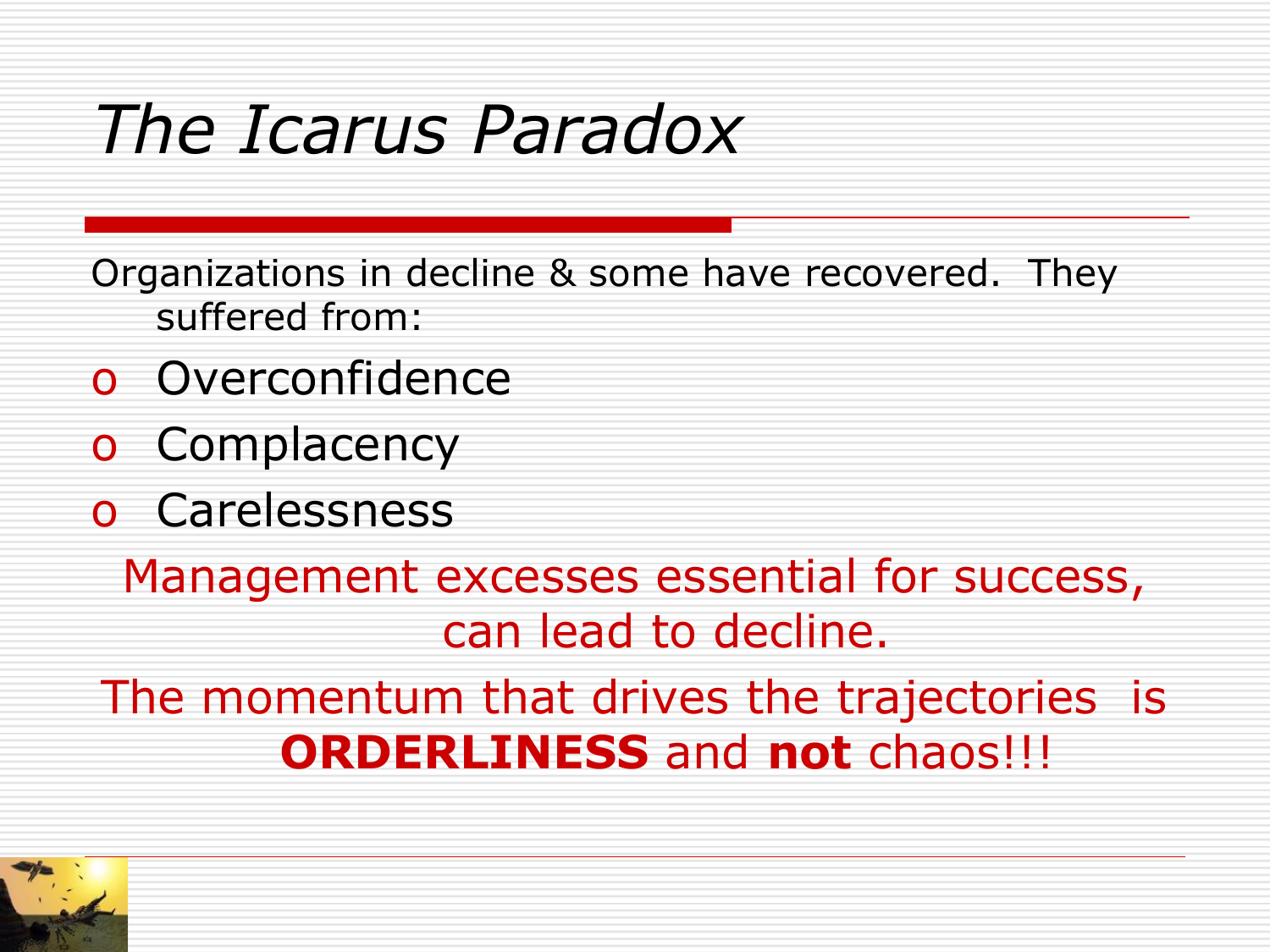### *Four Trajectories*

- o Focusing Craftsman to Tinkerer
- o Venturing -Builder to Imperialist
- o Inventing -Pioneer to Escapist
- o Decoupling -Salesman to Drifter
- o PLEASE sit back and relax—**THINK about NEW trajectories!!**

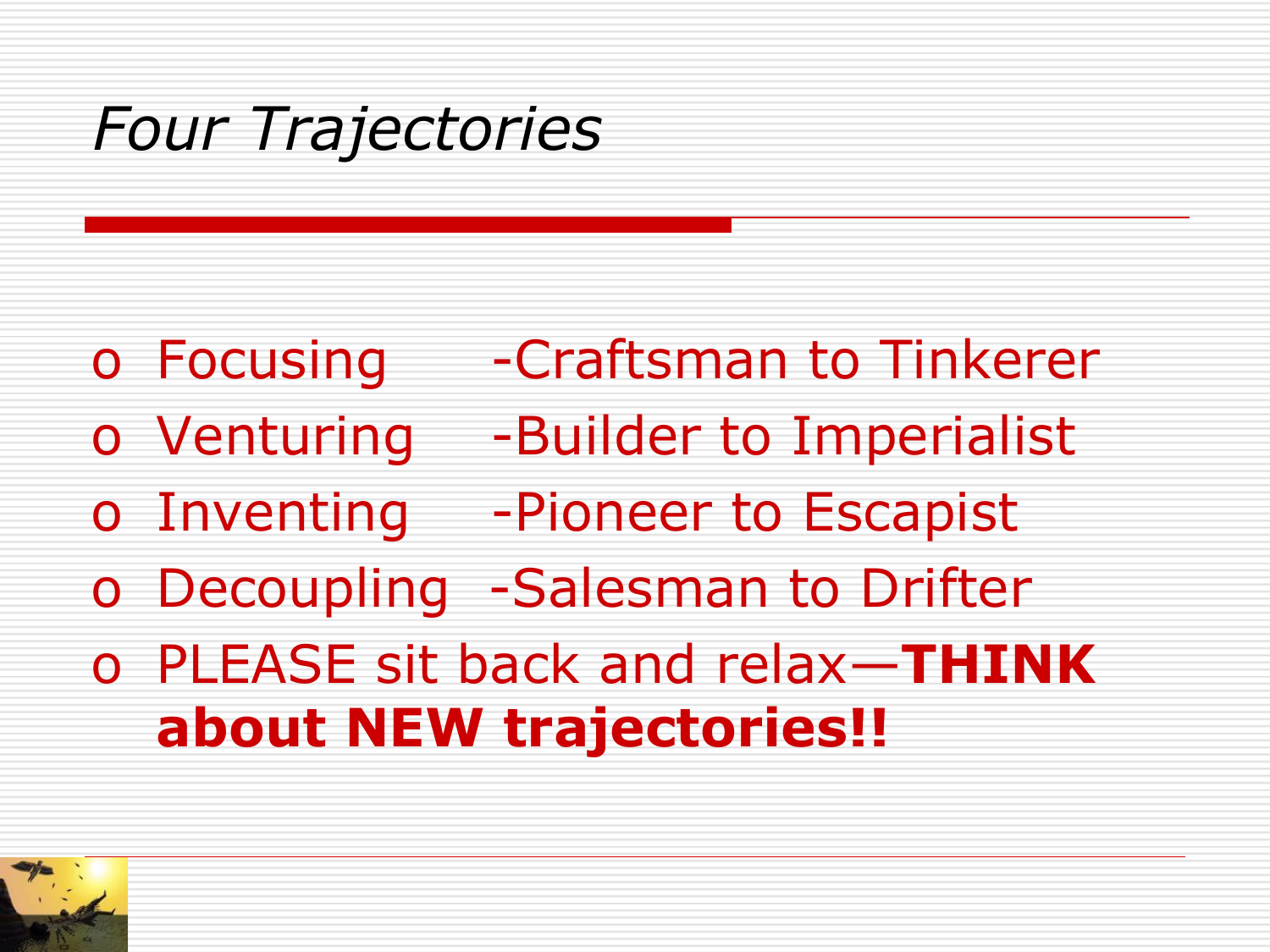



## Craftsman to Tinkerer





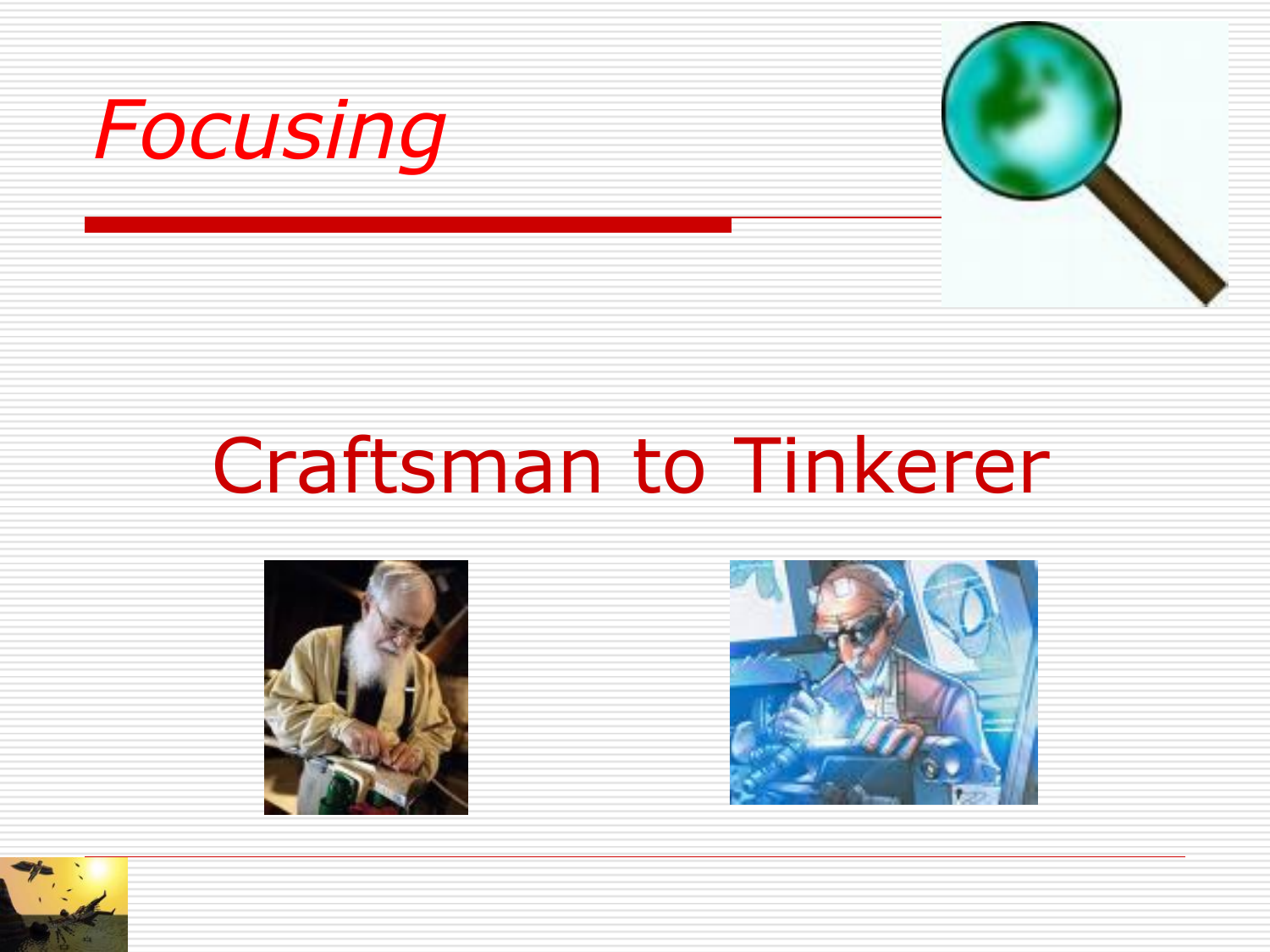## **Craftsman**



### **Strategy:**

- o Quality leadership
	- **Product/service reputation**
- o Cost Leadership
- o Incremental Innovation (followers with small innovations to extend lifecycle)
- o Selective marketing

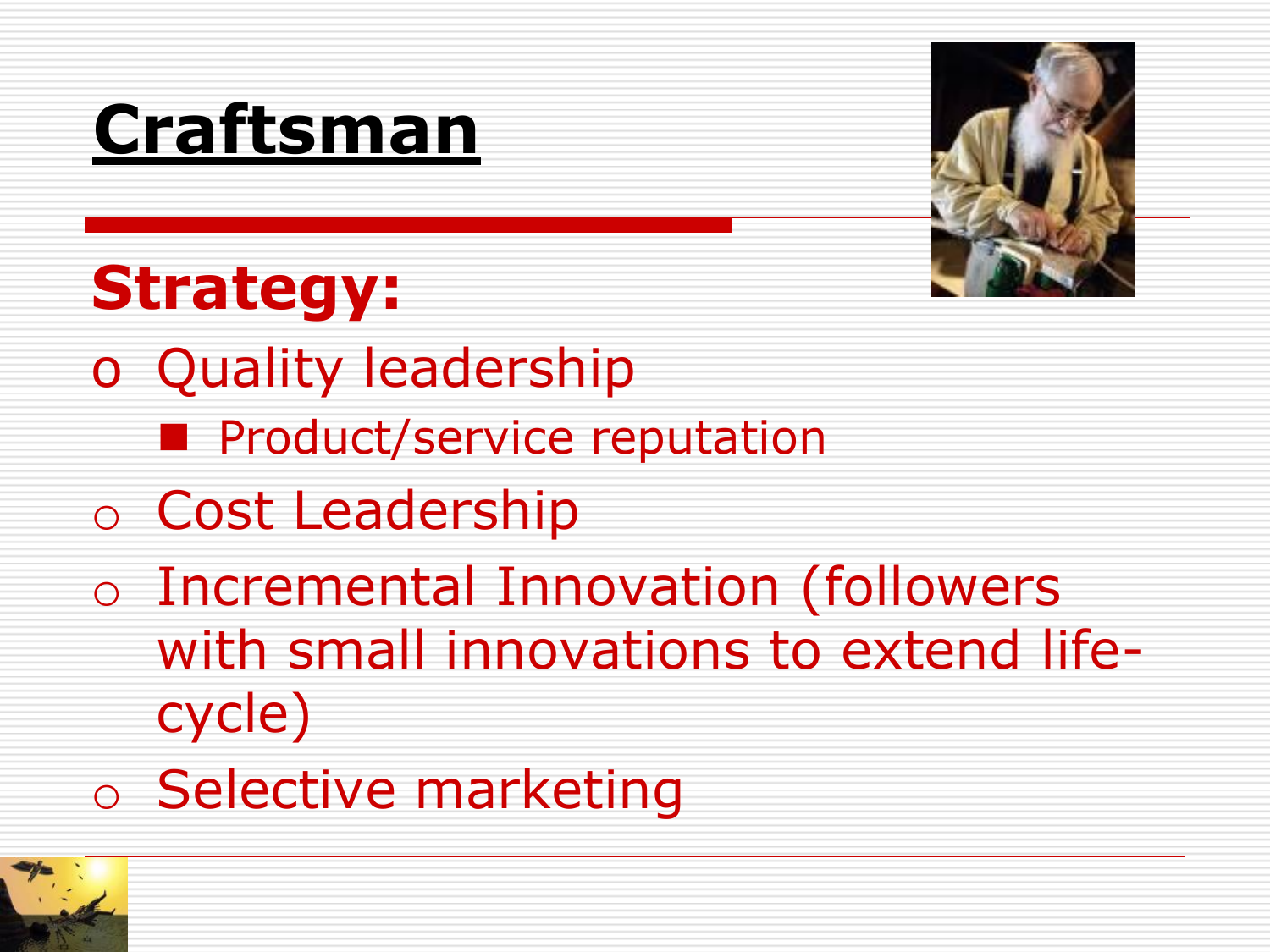### **Craftsman**

#### **Culture:**



- □ Strong leaders dedicated to main objective
- □ Passionate about doing one thing incredibly well

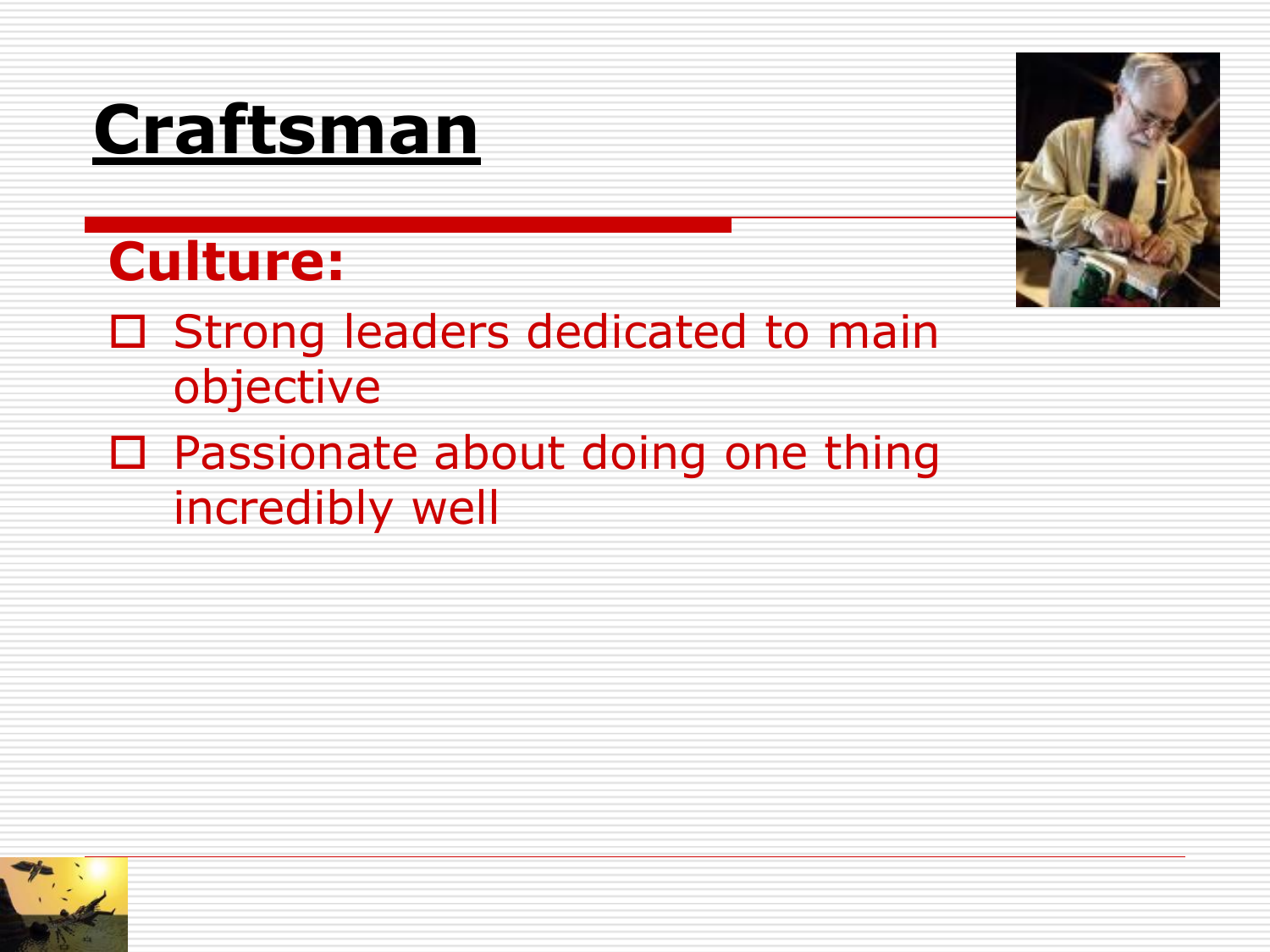## *Transition* by FOCUSING

- Too much success at being a "Craftsman" leads to:
- **□ Stagnation**
- □ Tunnel vision



Success reinforces and amplifies strategic tendencies to an extreme

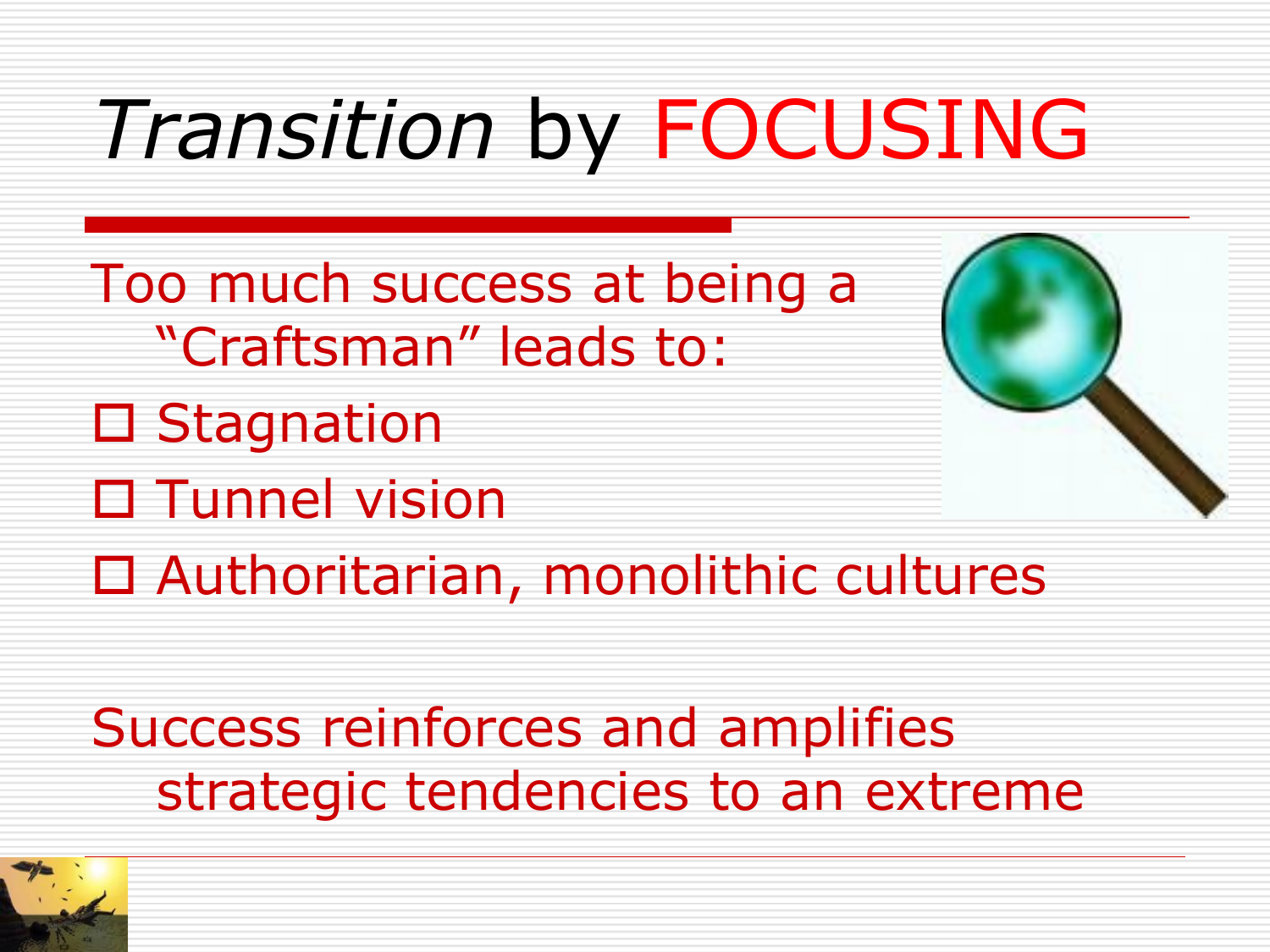## *Transition by* Focusing



- □ Cohesive cultures become tribes
- $\Box$  Tight controls become shackles

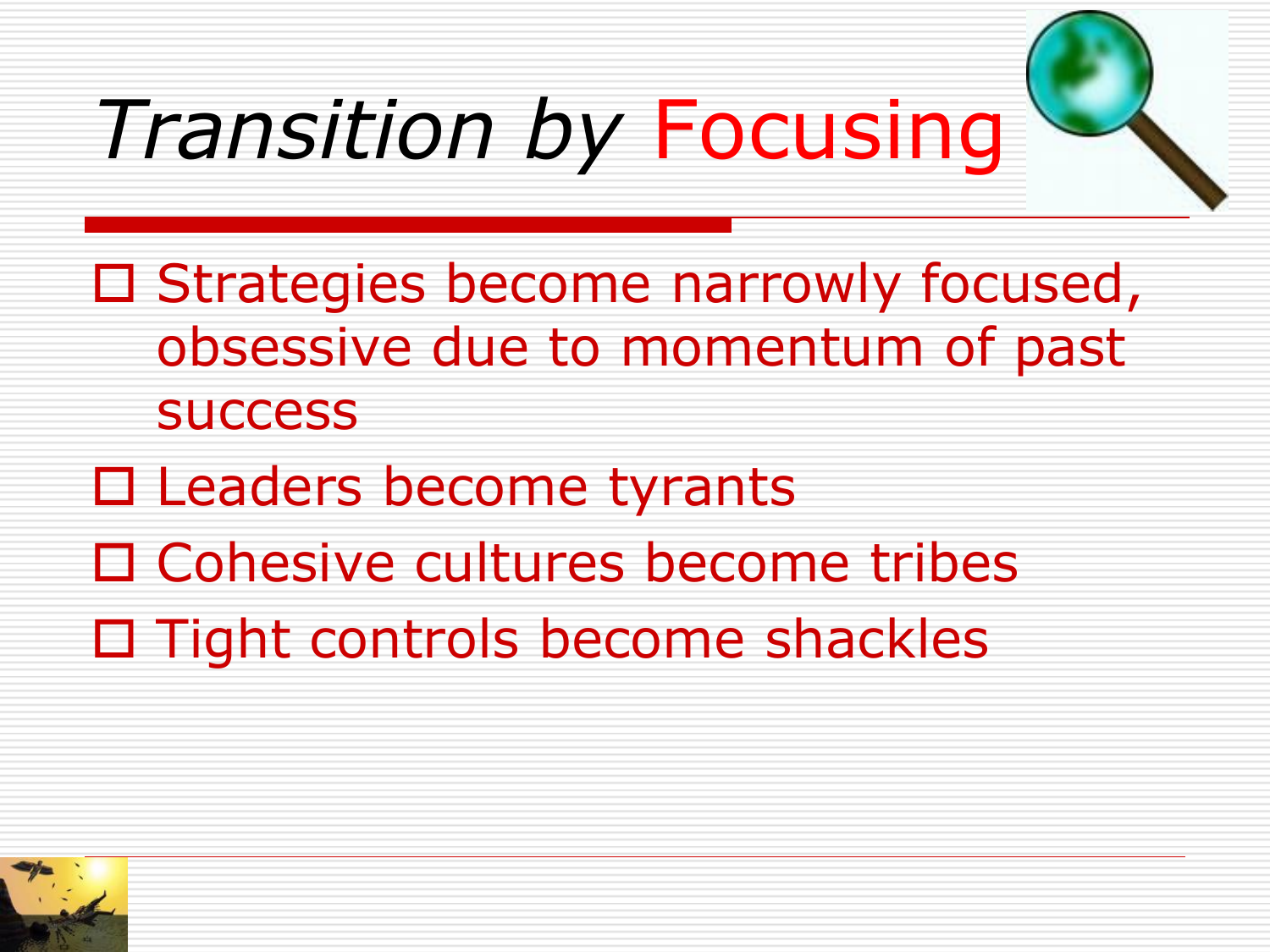# *Craftsman* become

*Tinkerers*



□ Intolerant of deviations

- □ Quality leaders ignore customers, new technologies
- □ Cost leaders carry economies to destruction
- □ Market, product development ignored
- □ Basic designs become obsolete

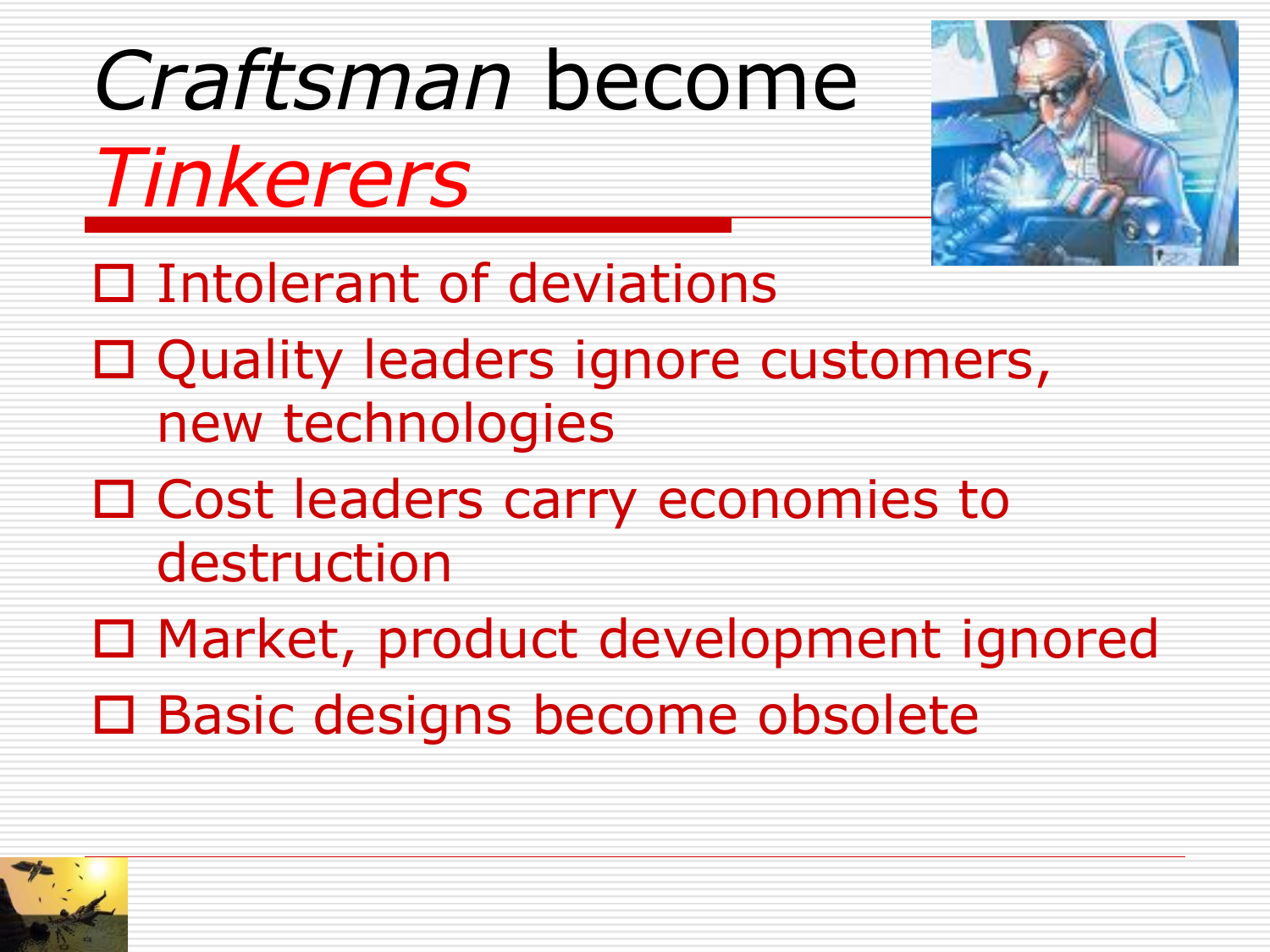

### **Strategy:**



- □ Pointless quality
	- **Tinkerers dominated by engineers**
	- Designs reflect COST, EFFICIENCY, **CAPACITY**
	- **NOT** competition, customers, the economy
- □ Bureaucratic leaders are resistant to change
- □ Cultures become a "technocracy"

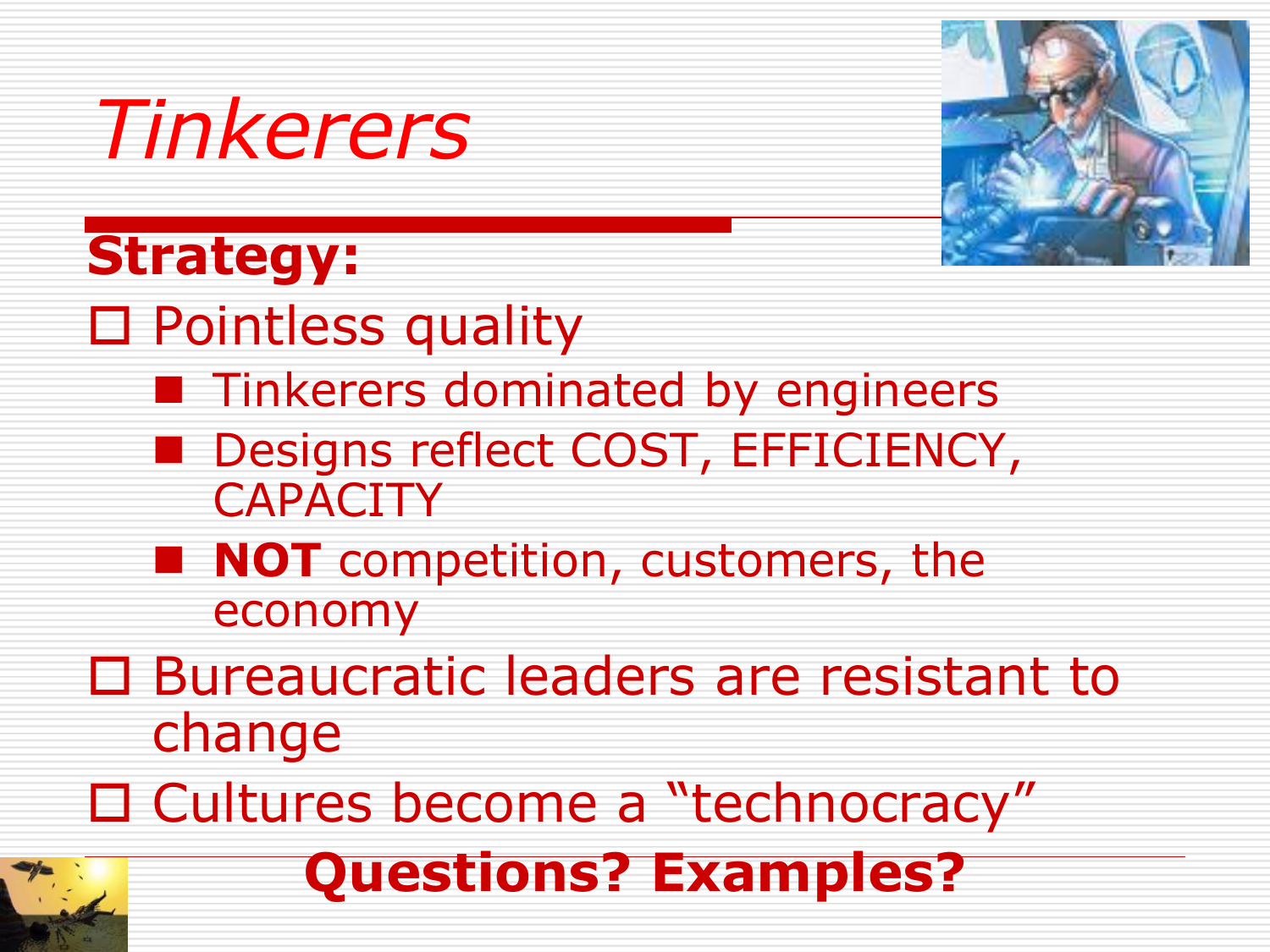



## Builders to Imperialists





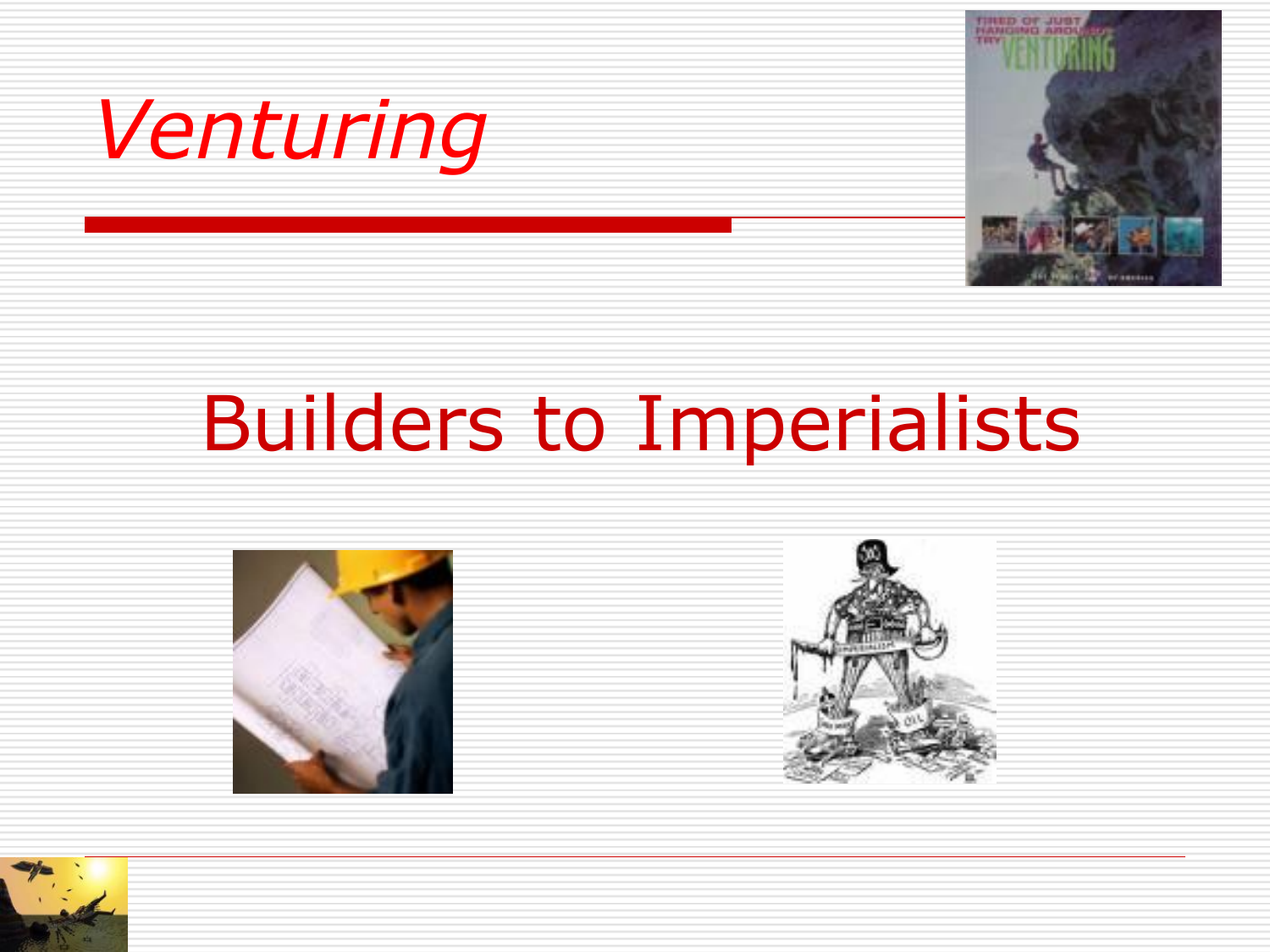## **Builders**

## **Strategy:**



- □ Building diversified, powerful corporations by entrepreneurs who exploit opportunities ahead of competitors
- □ Creating, Enhancing, and Reviving with quality, efficiency, innovation subordinated to growth
- □ Entrepreneurial leaders
- □ Growth culture

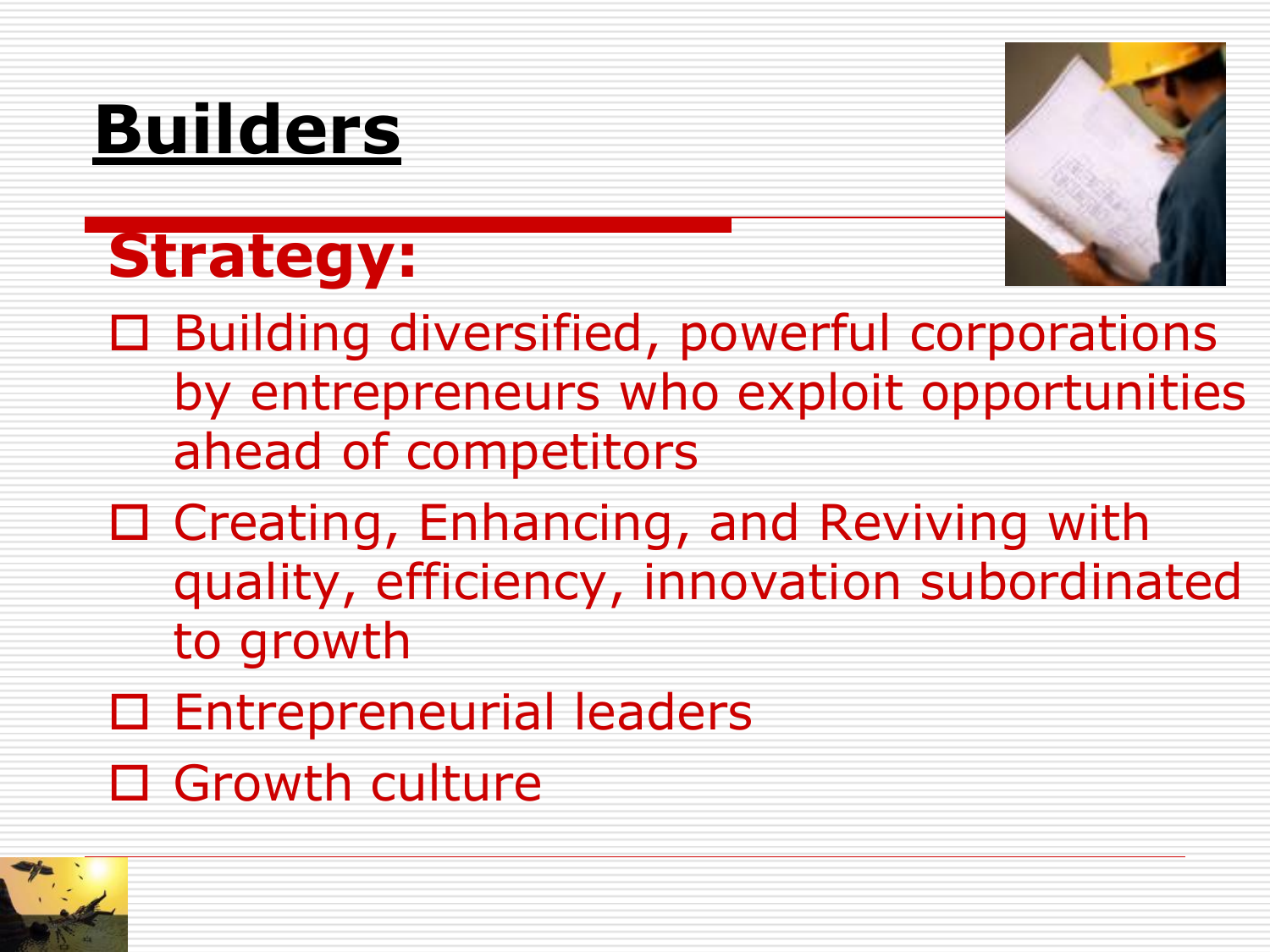## *Transition by*  VENTURING



- **Success breeds overconfidence, growth and excessive debt**
- □ Appropriate acquisitions more difficult
- □ Overexpansion strains managerial and financial resources
- □ Acquisitions less likely to be understood by managers: serious errors
- □ Controls become overburdened and leads to an inadequate understanding of each business

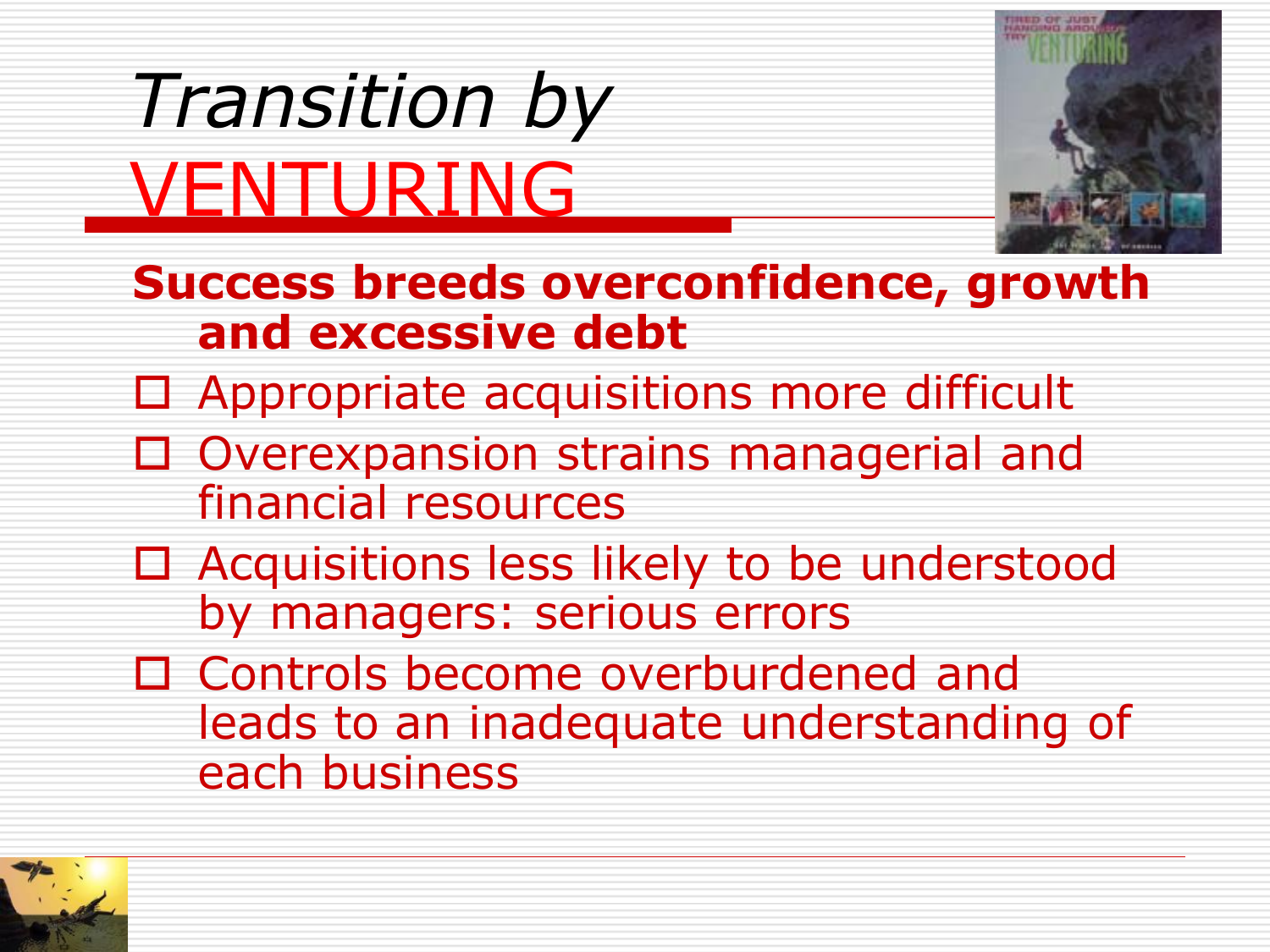### *Builders* become *Imperialists* **Strategy:**  $\square$  Escalate past strategies □ Colossal projects, grandiose schemes □ Neglect of detail, failure to understand various businesses □ Cost over-runs, excessive expenses not monitored  $\Box$  Neglect of the main management responsibilities □ Expansion outstrips systems, controls



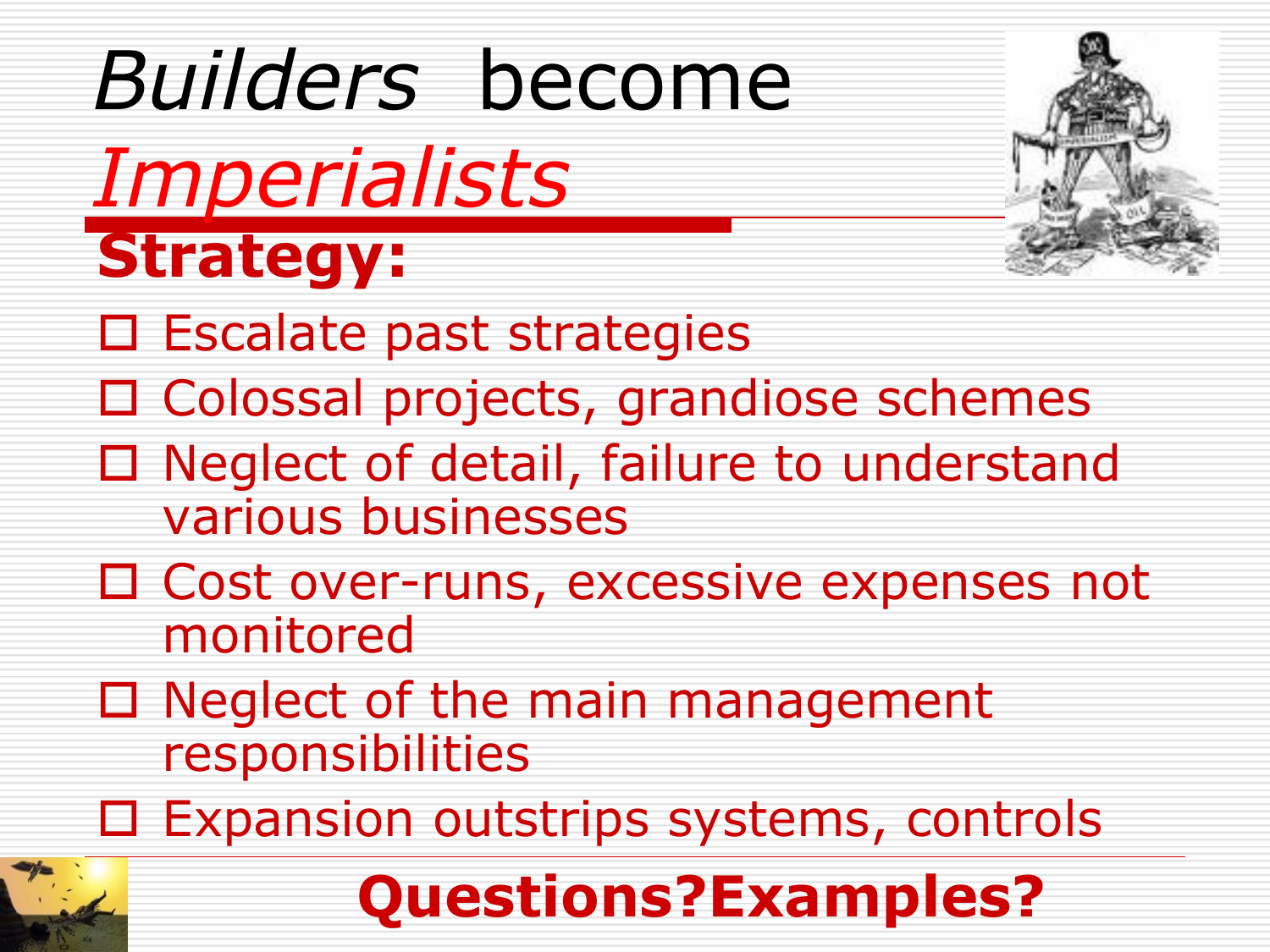



## Pioneer to Escapist





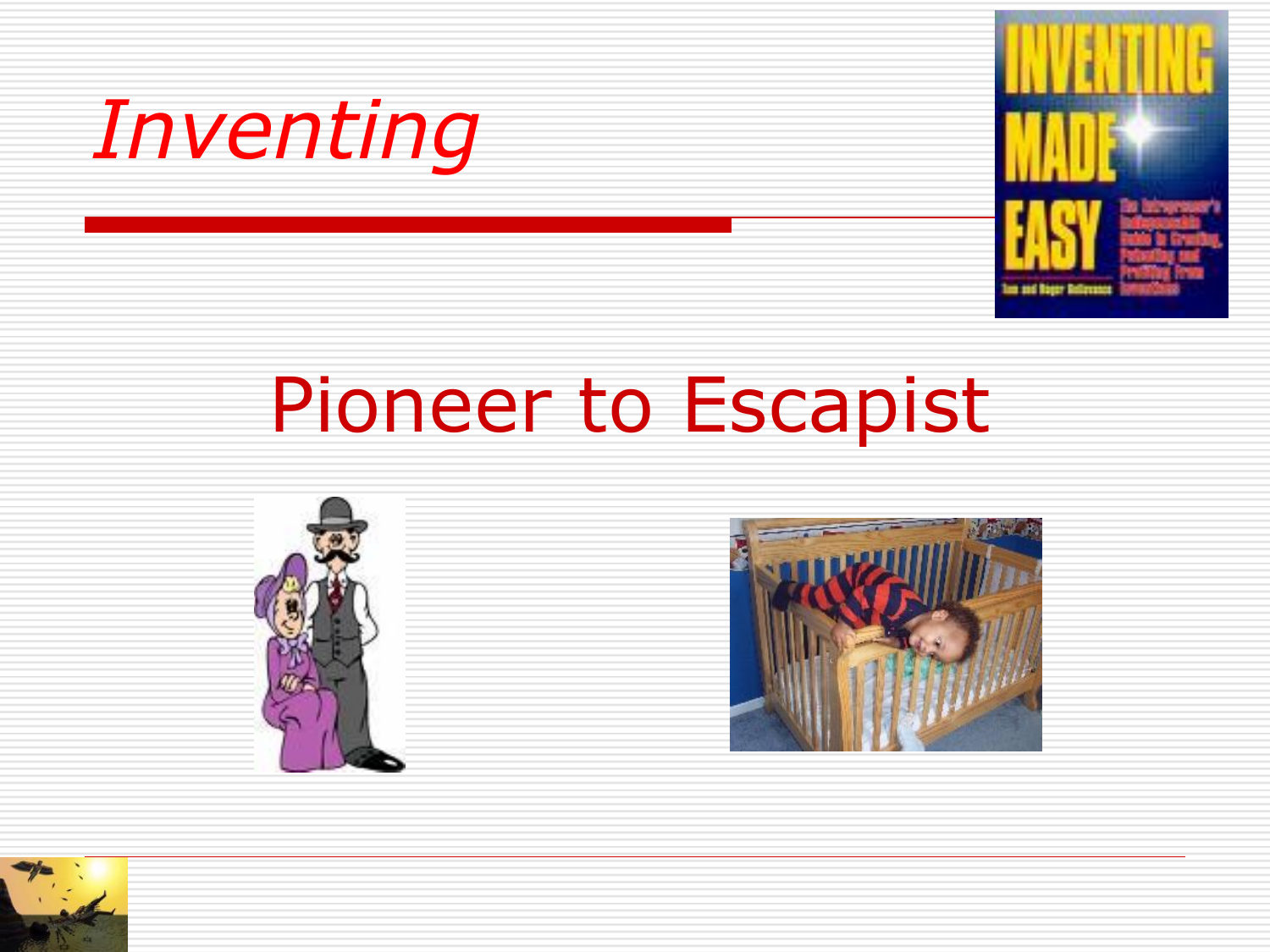## **Pioneers**

### **Strategy:**



- Take lead, stay in front
- **n** new markets with existing technology
- **E** expand existing market with new technology
- **Bold technological developments in** established markets
- **Focused marketing and flexible** production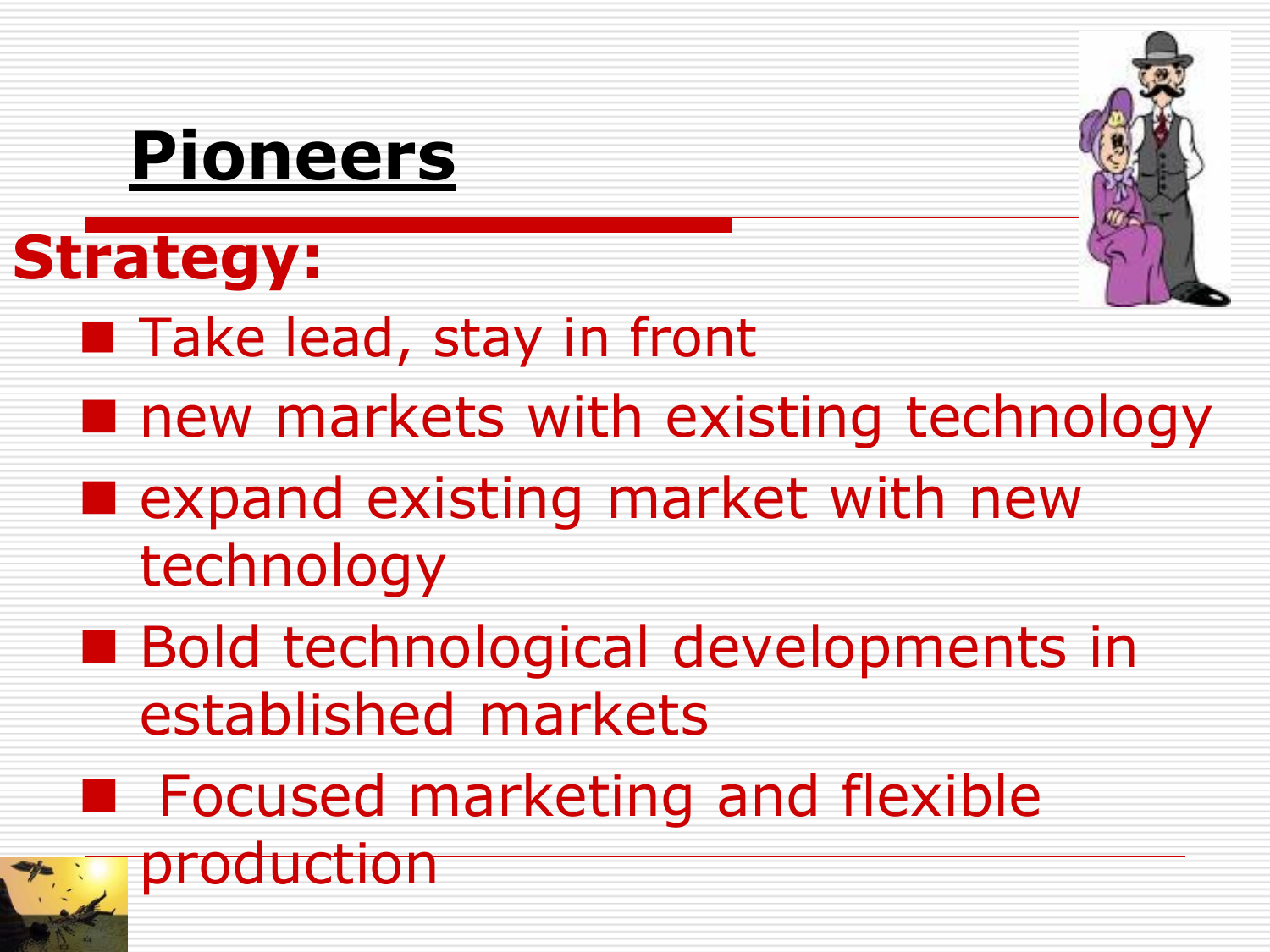## **Pioneers**

### **Leadership:**



- **An urge to change the world**
- **n** profit of secondary importance
- **R & D cultures**
- **F** flexible, non-bureaucratic structures
- **Speed in making decisions and risk**

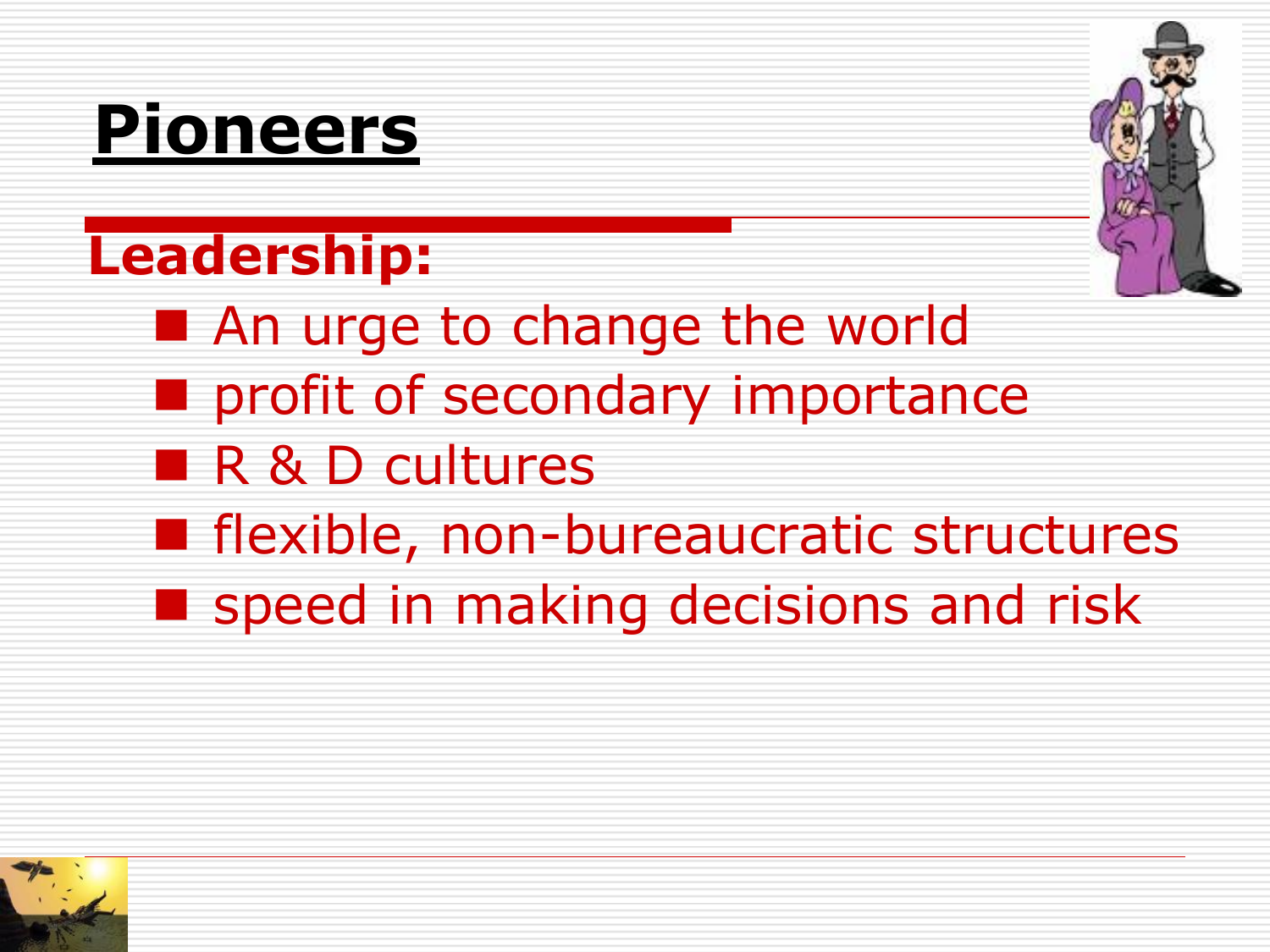*Transition by* INVENTING



#### **Innovations continue: become escapists**

- □ Utopian ideals, futuristic technologies, warm friendly corporate cultures
- □ Escapists hide; inventive zeal ignores market requirements, economic rationality
- □ Mistakes, costs out of control, delays on marketing, move into markets not understood, high-tech products unsuited

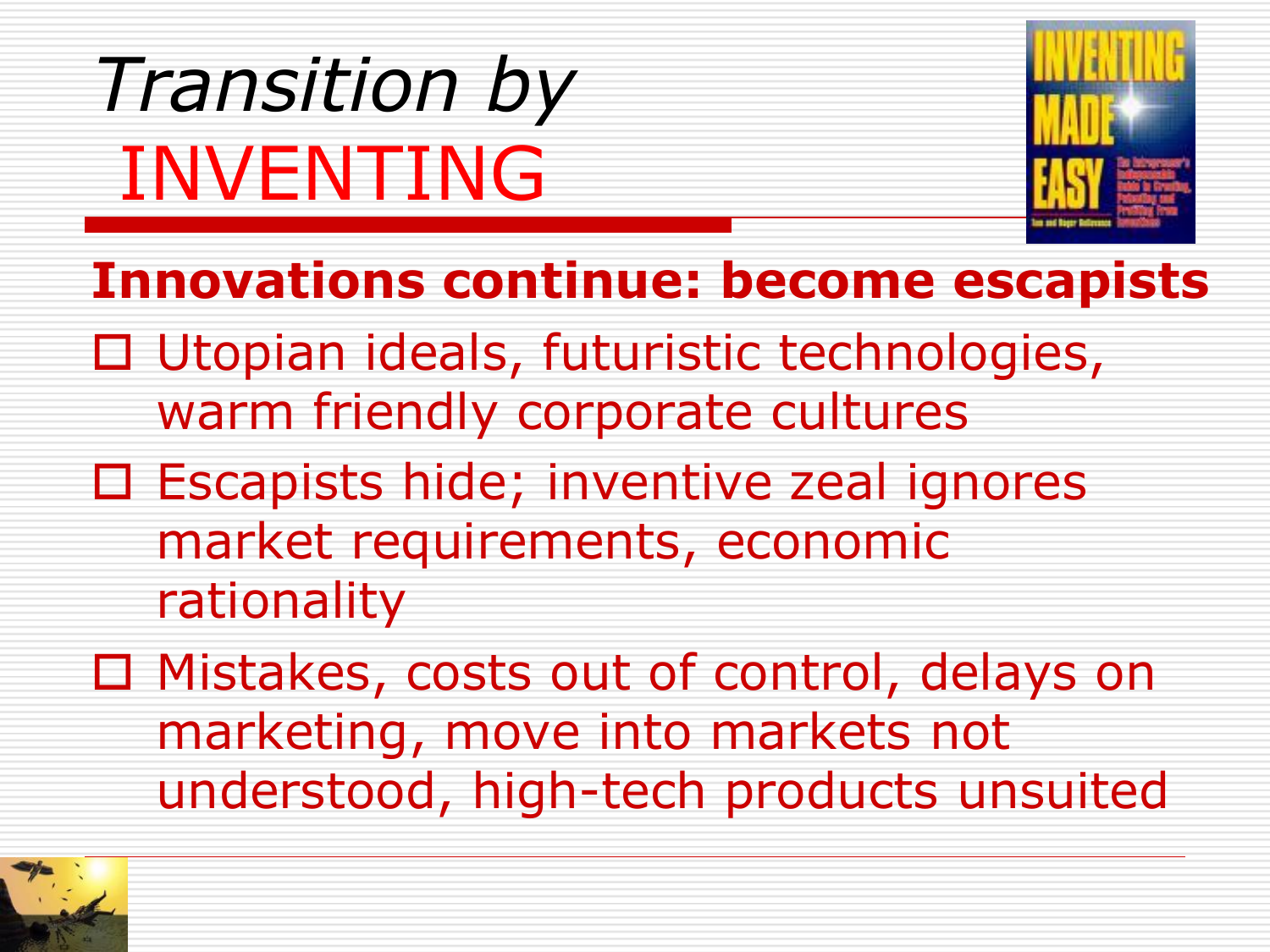## *Pioneers* become

*Escapists*



- □ Marketing & production people take a back seat
- $\Box$  Escapists are trapped in the past
- $\Box$  Cultures and structures inappropriate for any strategy other than innovation
- □ Stubborn technology freaks
- $\square$  Instead of responding to markets, escapists accelerate pace of innovation
- □ Chaotic structures



**Questions? Examples?**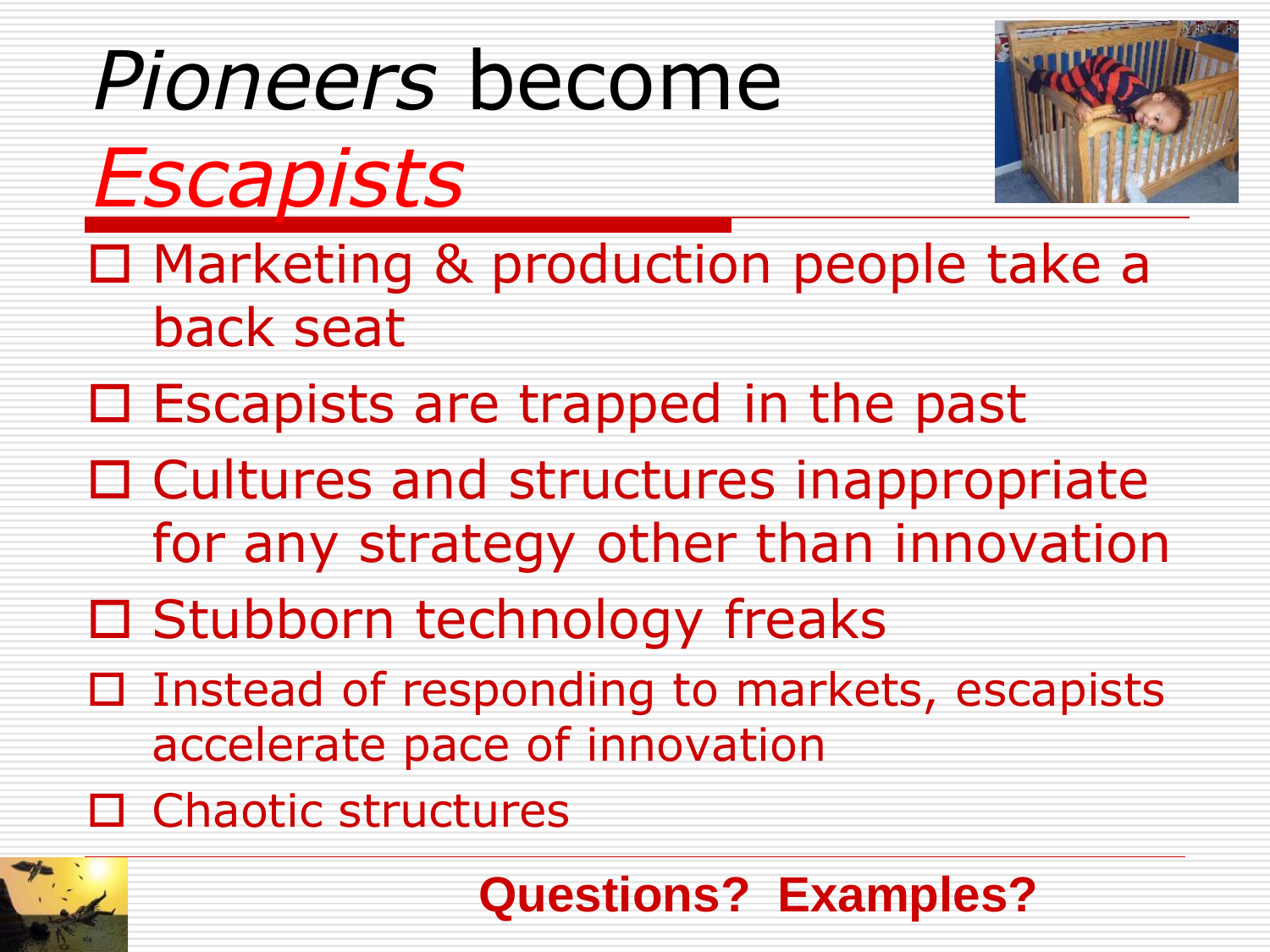



### Salesmen to Drifters



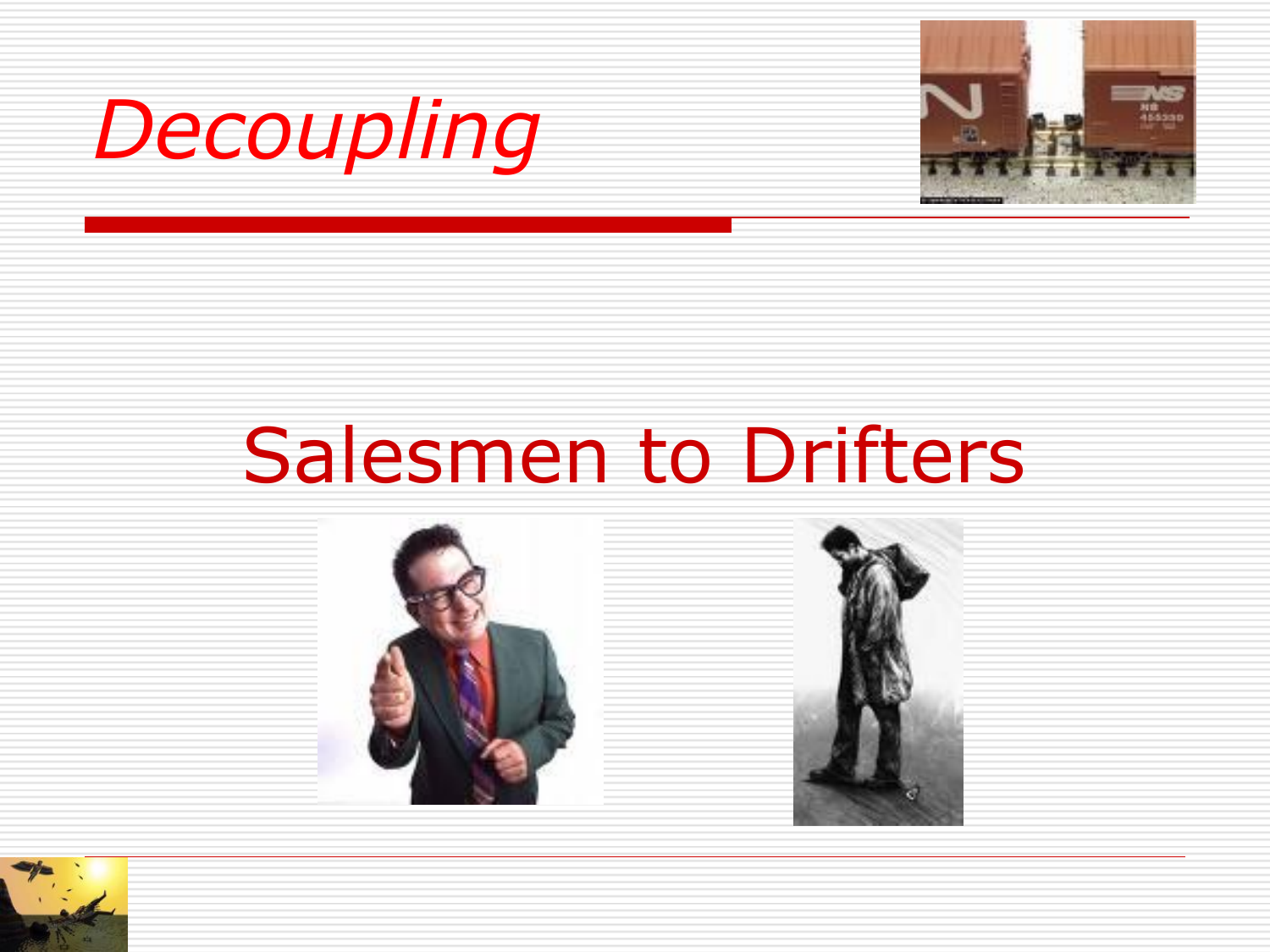## **Salesmen**



#### **Strategy:**

- **dominate through image** differentiation-style and design
- **Excellent service**
- **Huge markets and advertising** campaigns but a market follower
- **Strong cultural values of profit not** necessarily growth
- **Decentralized structures**

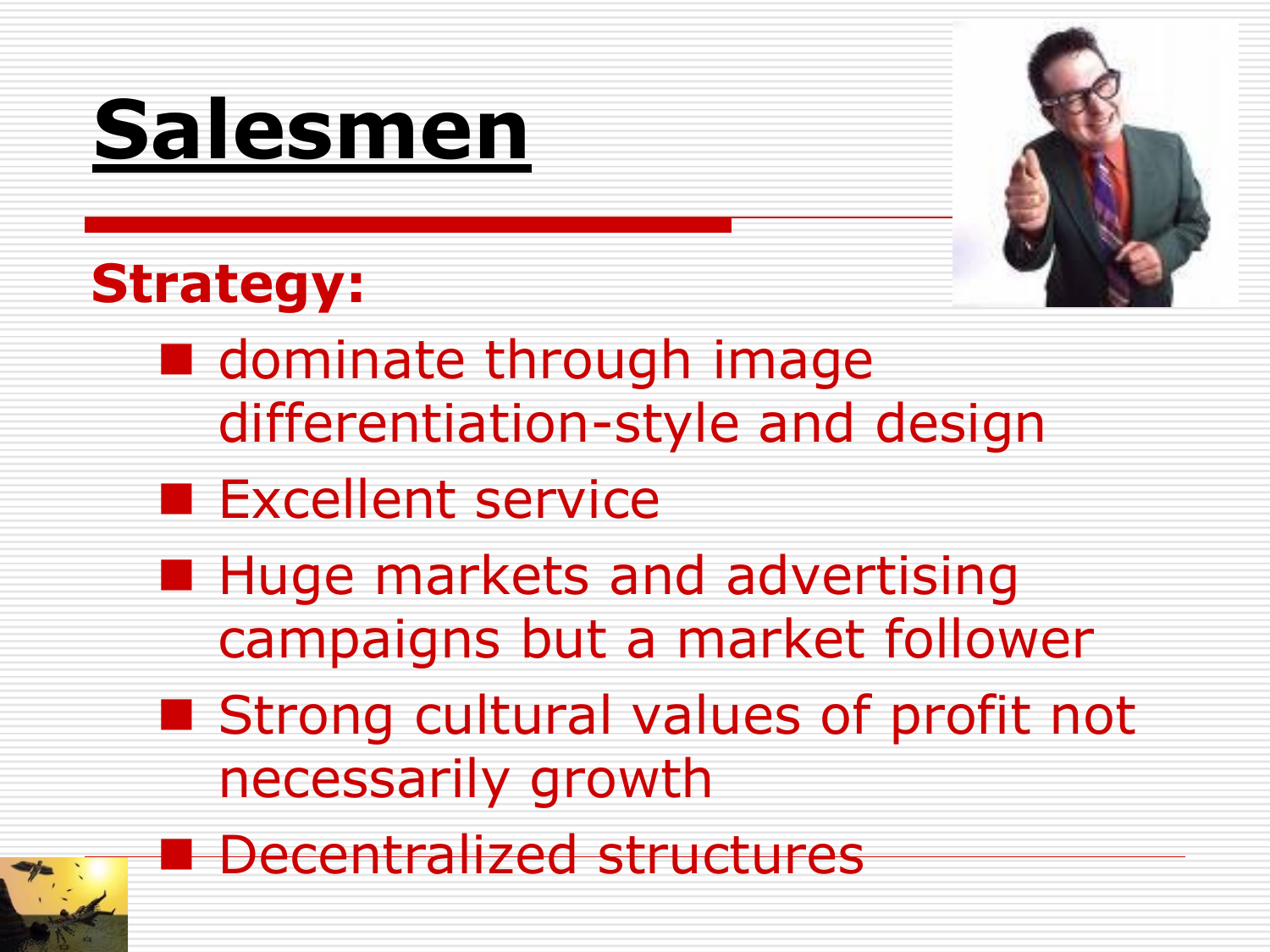## *Transition by*  DECOUPLING



- **More lines, more models, more outlets to use marketing abilities and reputation**
- □ Aimlessness follows
- □ Salesmen marketers and image makers not producers or innovators
- □ Scale necessitates systems and bureaucracy
- □ Politicized culture, weak leadership can lead divisions to behave independently
- □ Organizational fragmentation

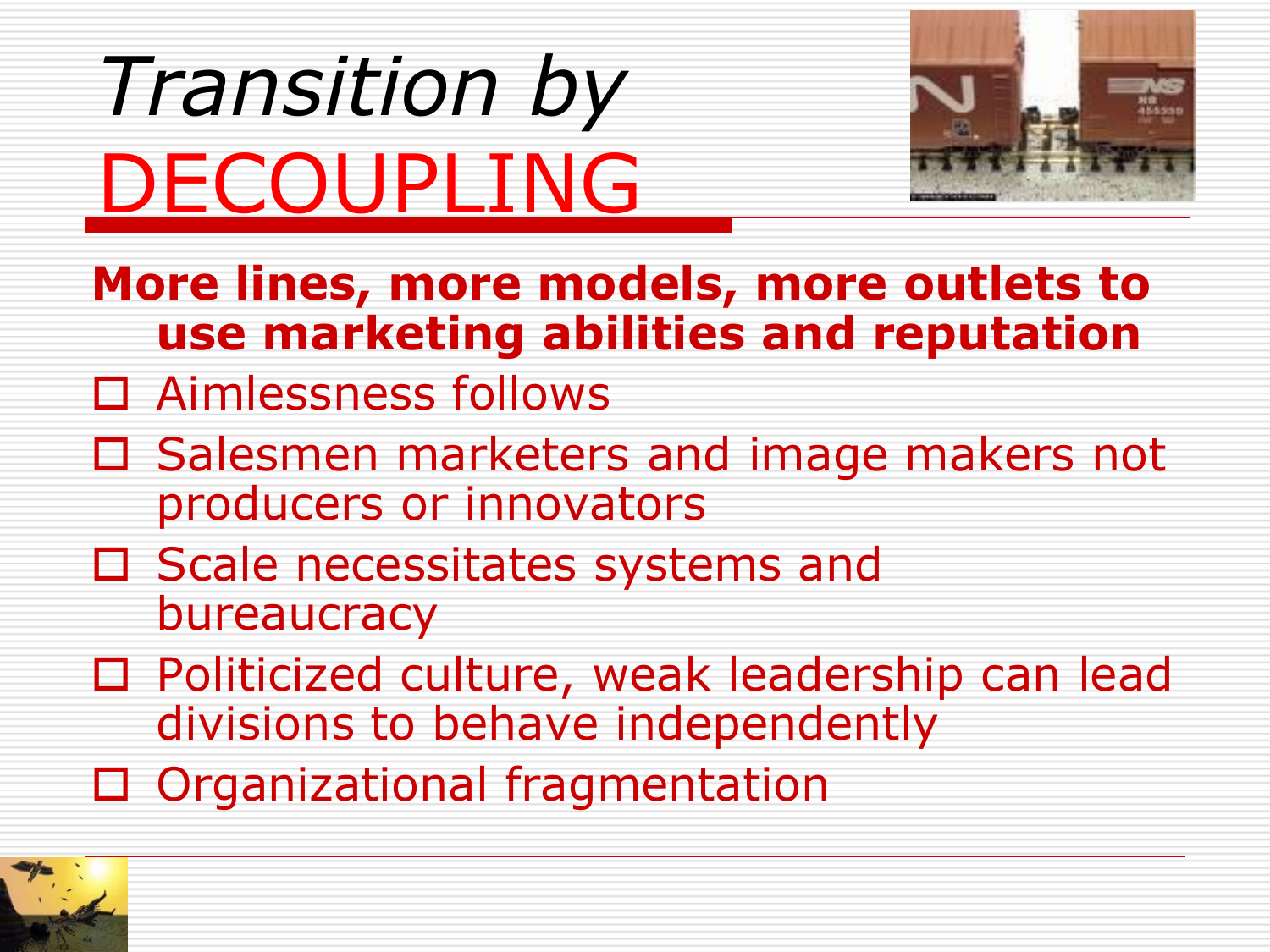## *Salesmen* become

*Drifters*

- □ Strategic drift
	- product proliferation/diversification
	- **n** convinced they can sell anything
	- products become obsolete
	- **Underpowered & overpriced** products
	- **n** leaders think they are invincible: arrogance and complacency set in
	- **numbers and bureaucracy rule** 
		- **Questions? Examples?**

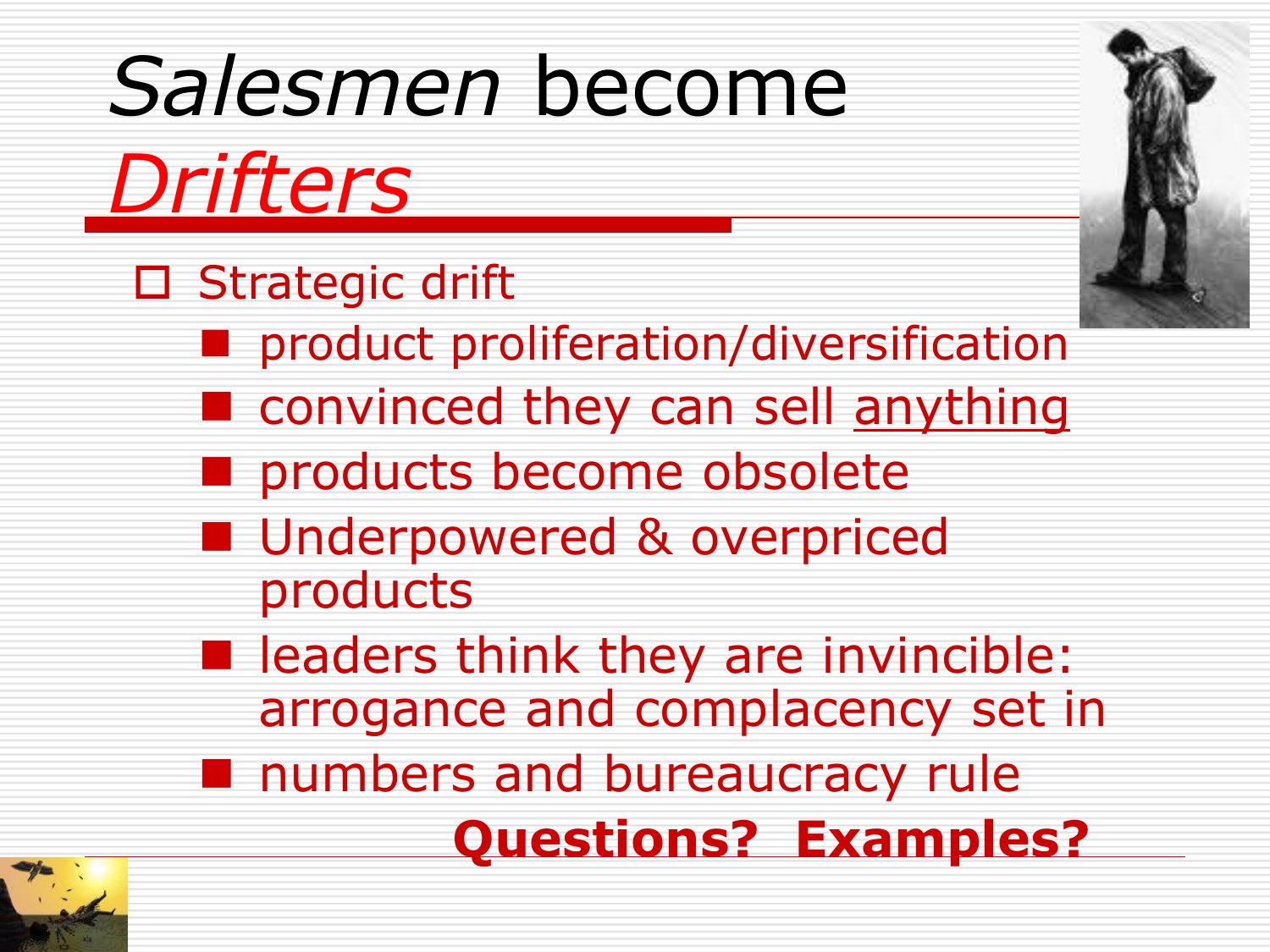## Focusing  $Craffsman \longrightarrow$  Tinkerer

- □ Strategy: Quality leadership Technical tinkering
- □ Goals: Ouality Perfection
- □ Culture: Engineering Technocratic
- □ Structure: Orderly Rigid
- 
- 

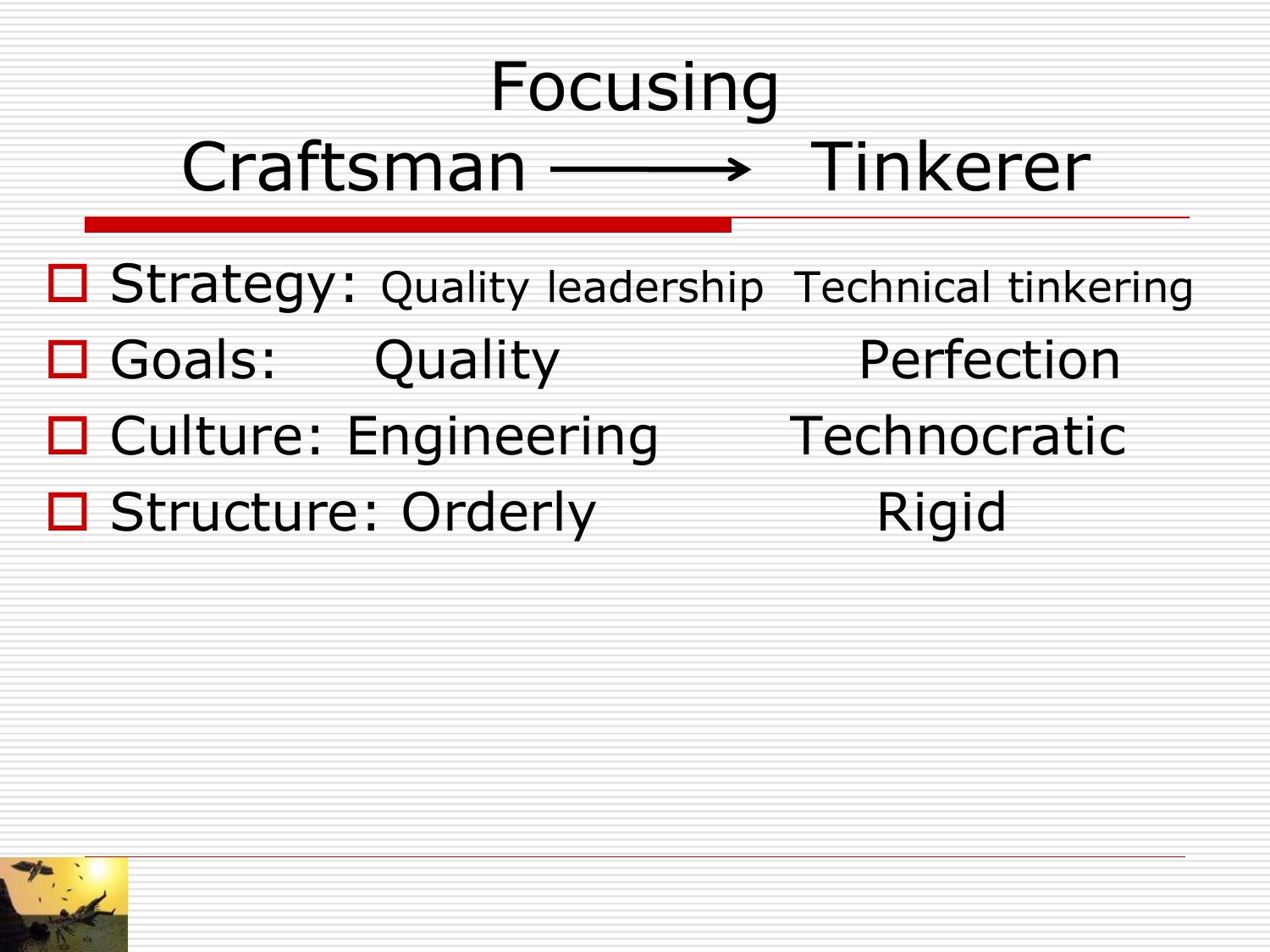## Venturing Builder Imperialist

- □ Strategy: Building Overexpansion
- □ Goals: Growth Grandeur
- □ Culture: Entrepreneurial Gamesman
- □ Structure: Divisionalized Fractured

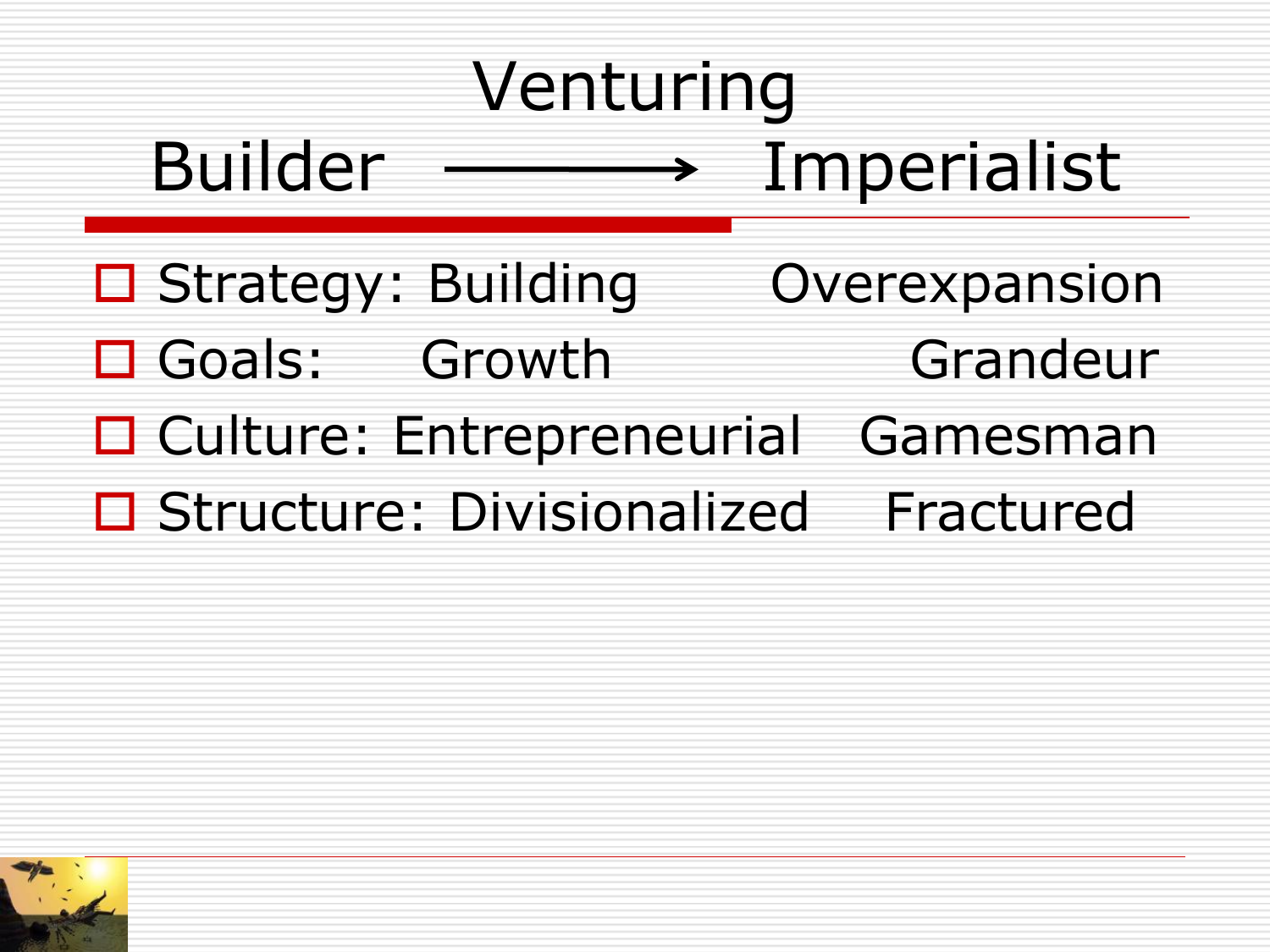## Inventing Pioneer > Escapist

- □ Strategy: Innovation High-tech escapism
- □ Goals: Science-for-society Technical utopia
- □ Culture: R & D Think-tank
- □ Structure: Organic Chaotic
- 
- 

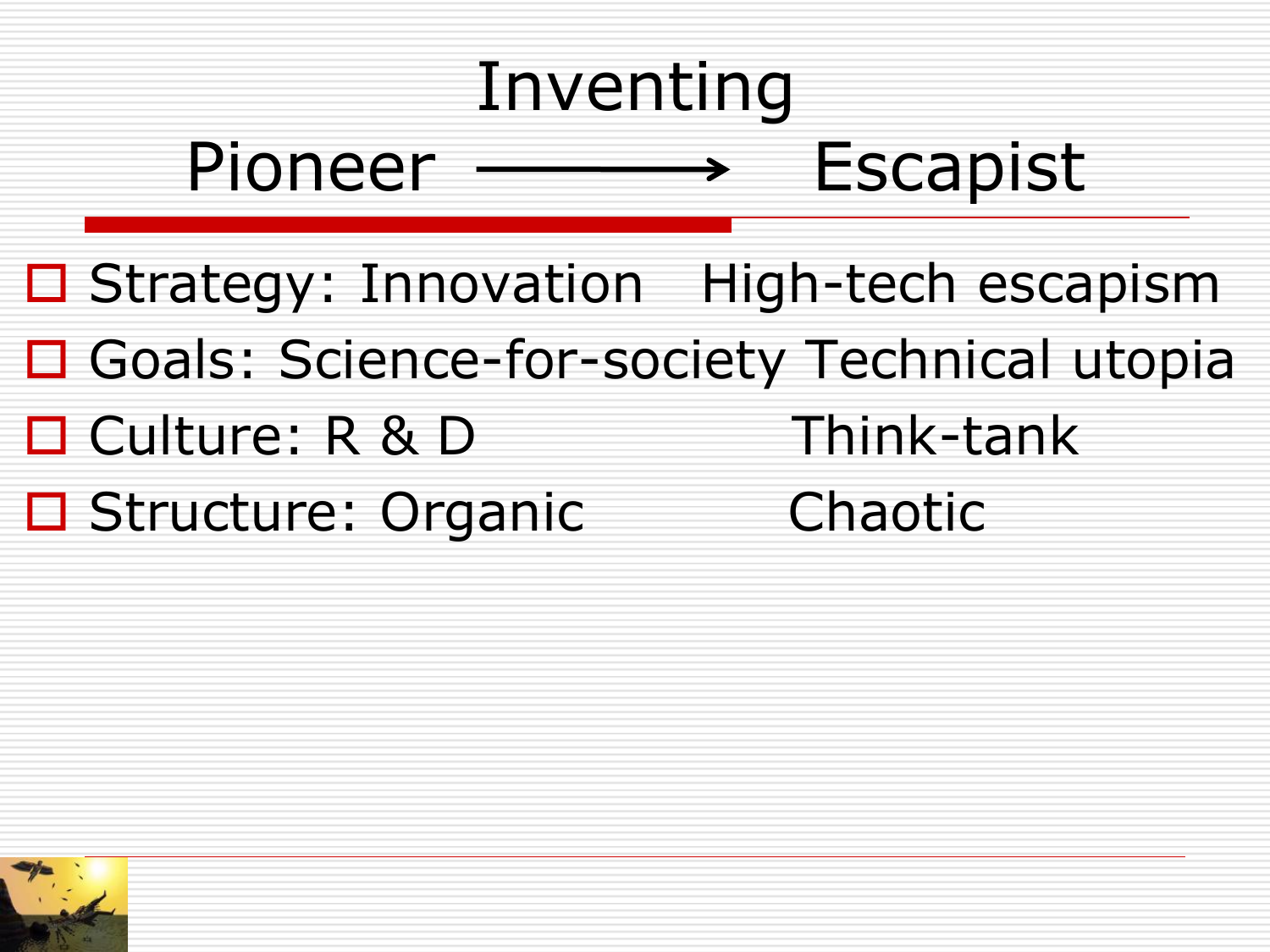## Decoupling

### $Salesman \longrightarrow Driter$

- □ Strategy: Brilliant marketing Bland proliferation
- □ Goals: Market share Quarterly numbers
- □ Culture: Organization man Politics
- □ Structure: Decentralized Bureaucratic
	-

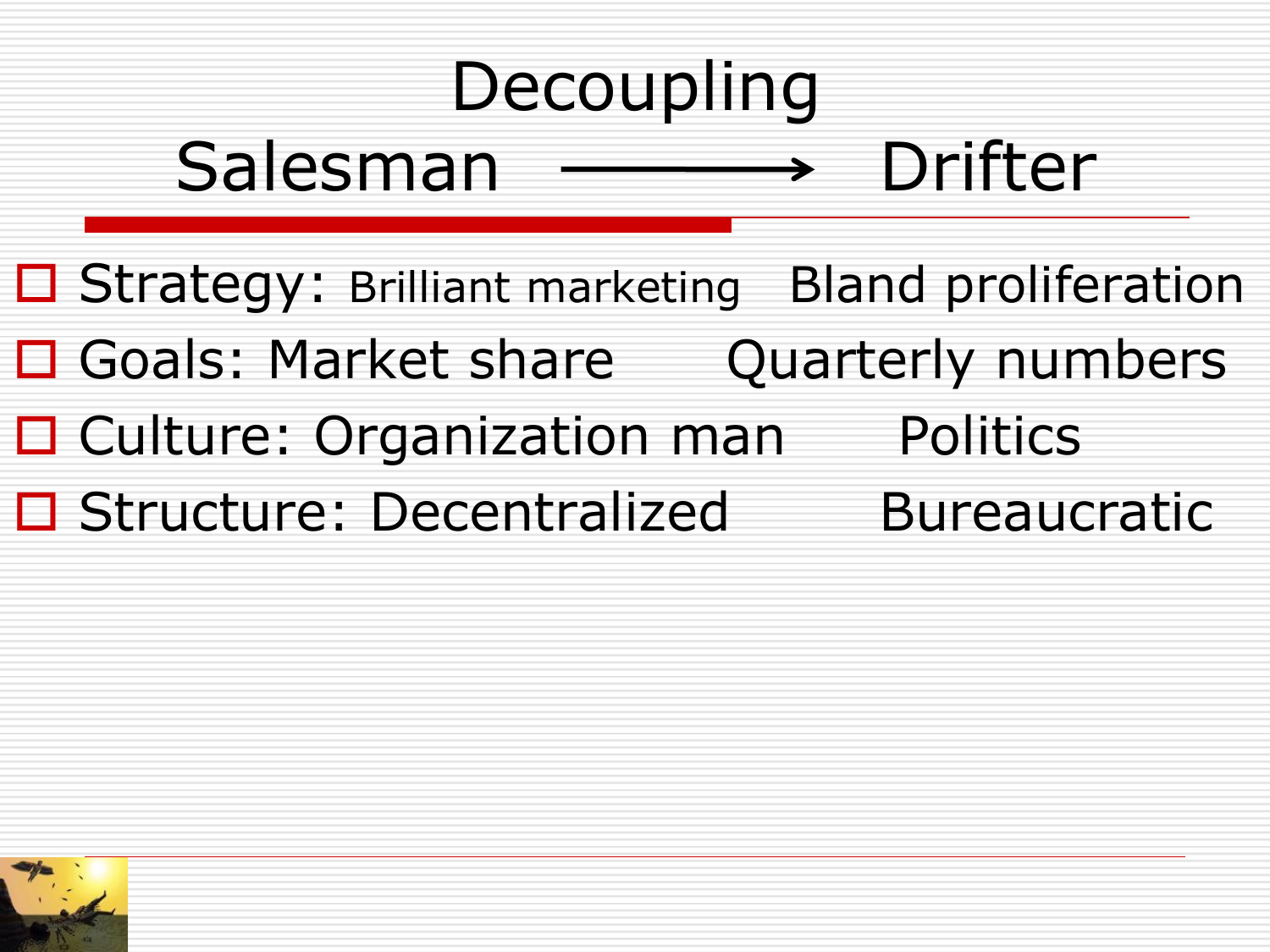Sources of Momentum (Enemies That Used to Be Allies)

1. Leadership traps • Lenses of experience • Single loop learning • Overconfidence

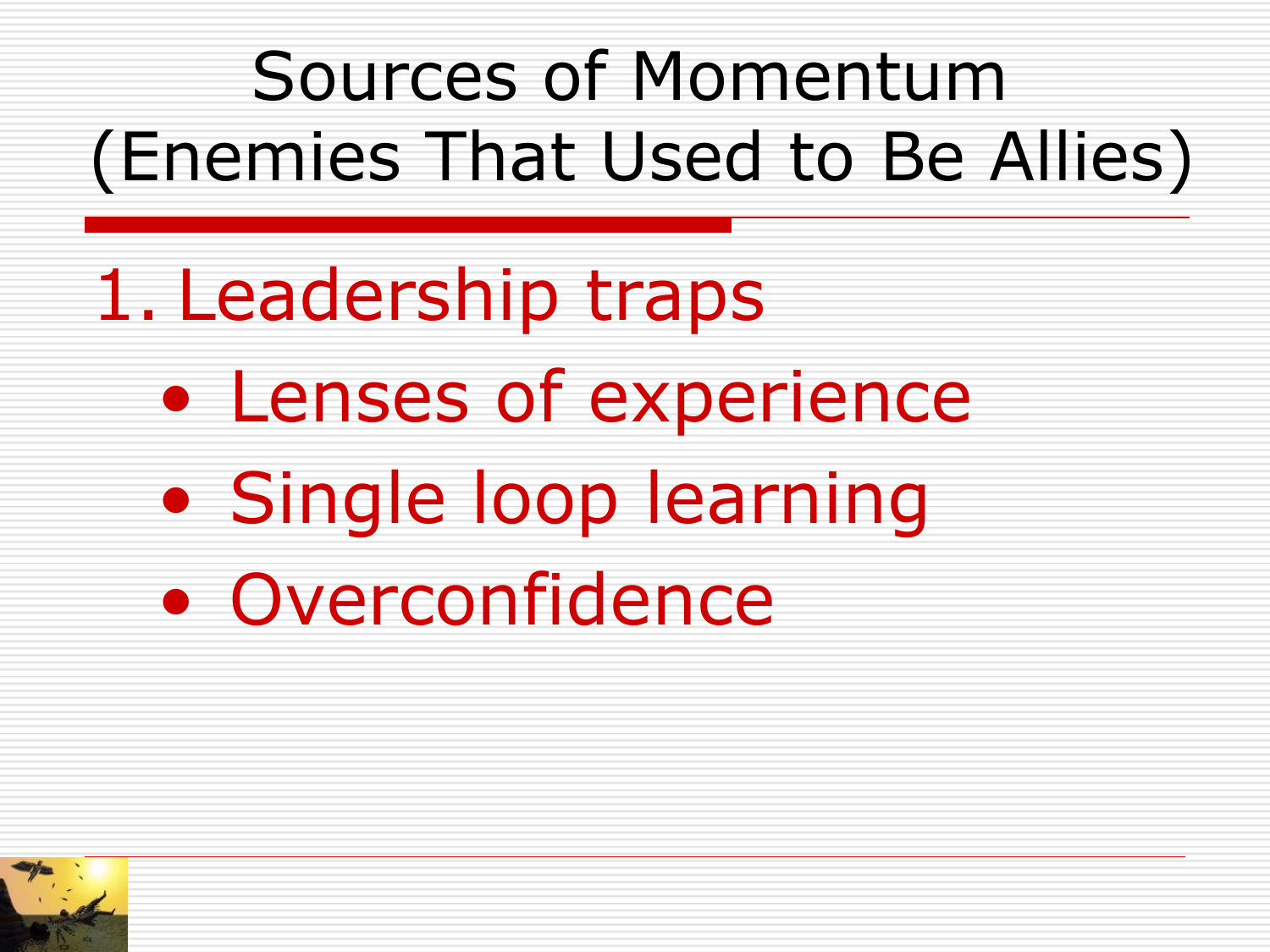## Sources of Momentum (Enemies That Used to Be Allies)

#### 2. Monolithic Cultures & Skills

- Embedded values (Walt Disney)
- Monolithic cultures (dominance of a single function) (groupthink)

#### 3. Structure

- Confining programs & routines
- Political inertia (power shapes strategy..strategy can affect power)

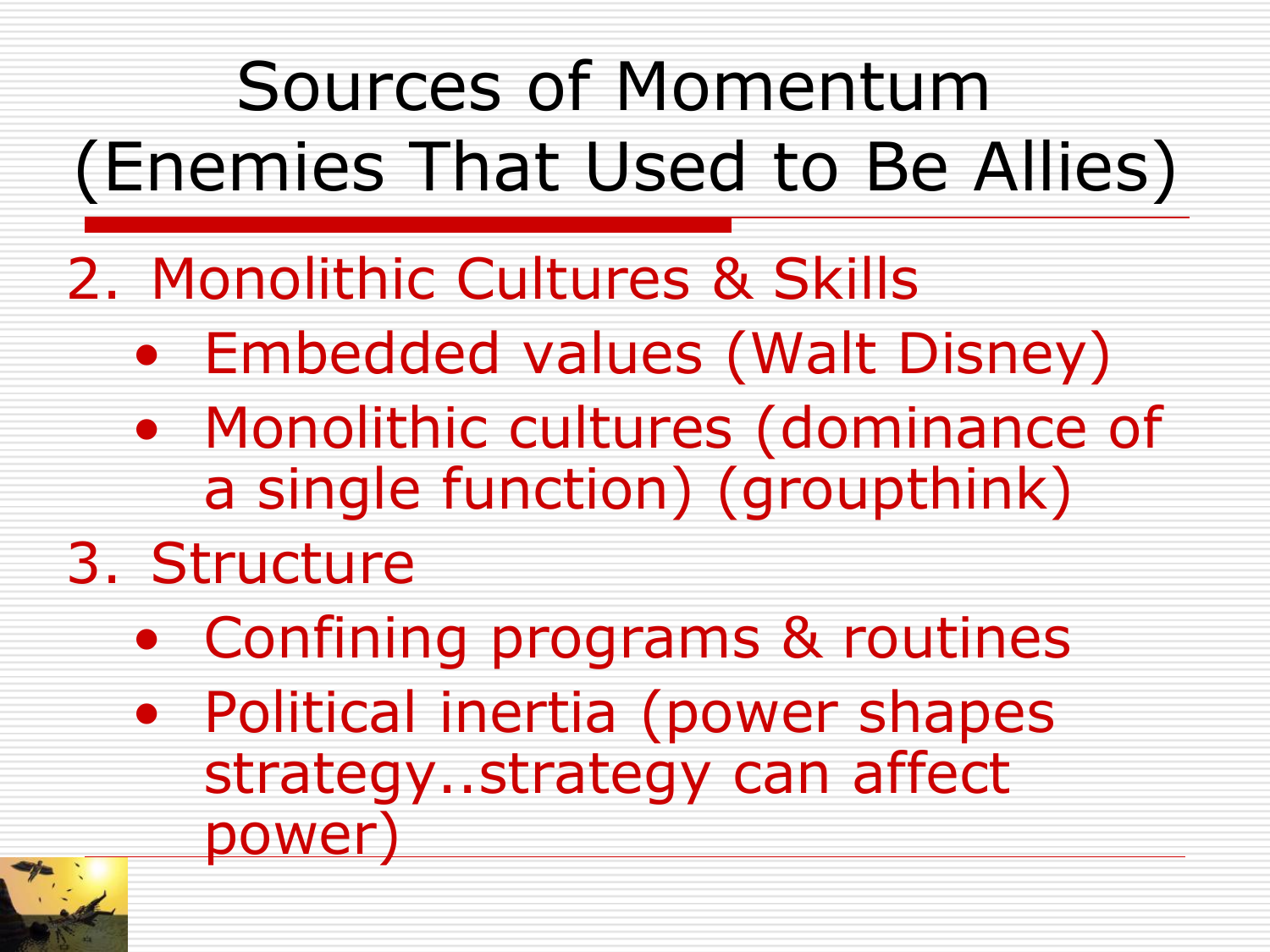## Sources of Momentum (Enemies That Used to Be Allies)

#### 4. Processes

- Selective intelligence systems
- Channeled decision making
- 5. Configurations and momentum
	- The four sources (above) lead to coherence of configurations (what happens if you try to reduce innovation in a pioneer?)
	- Change goes in **ONE** direction

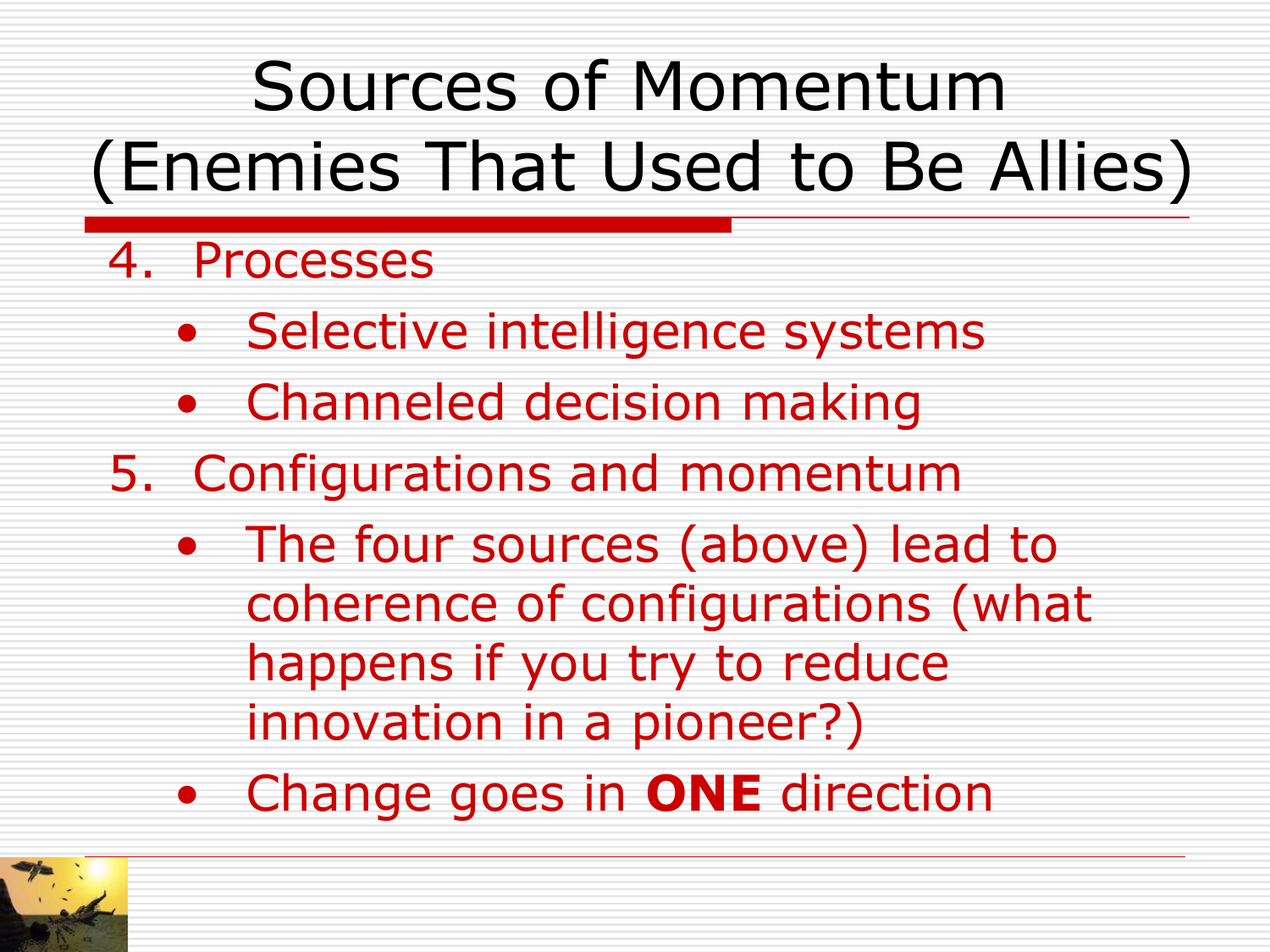## Icarus Paradox-The Bottom Line

Unfortunately, it is very difficult sometimes to distinguish between the focus, harmony, and passionate dedication so necessary for outstanding performance, and the EXCESSES that lead to decline!

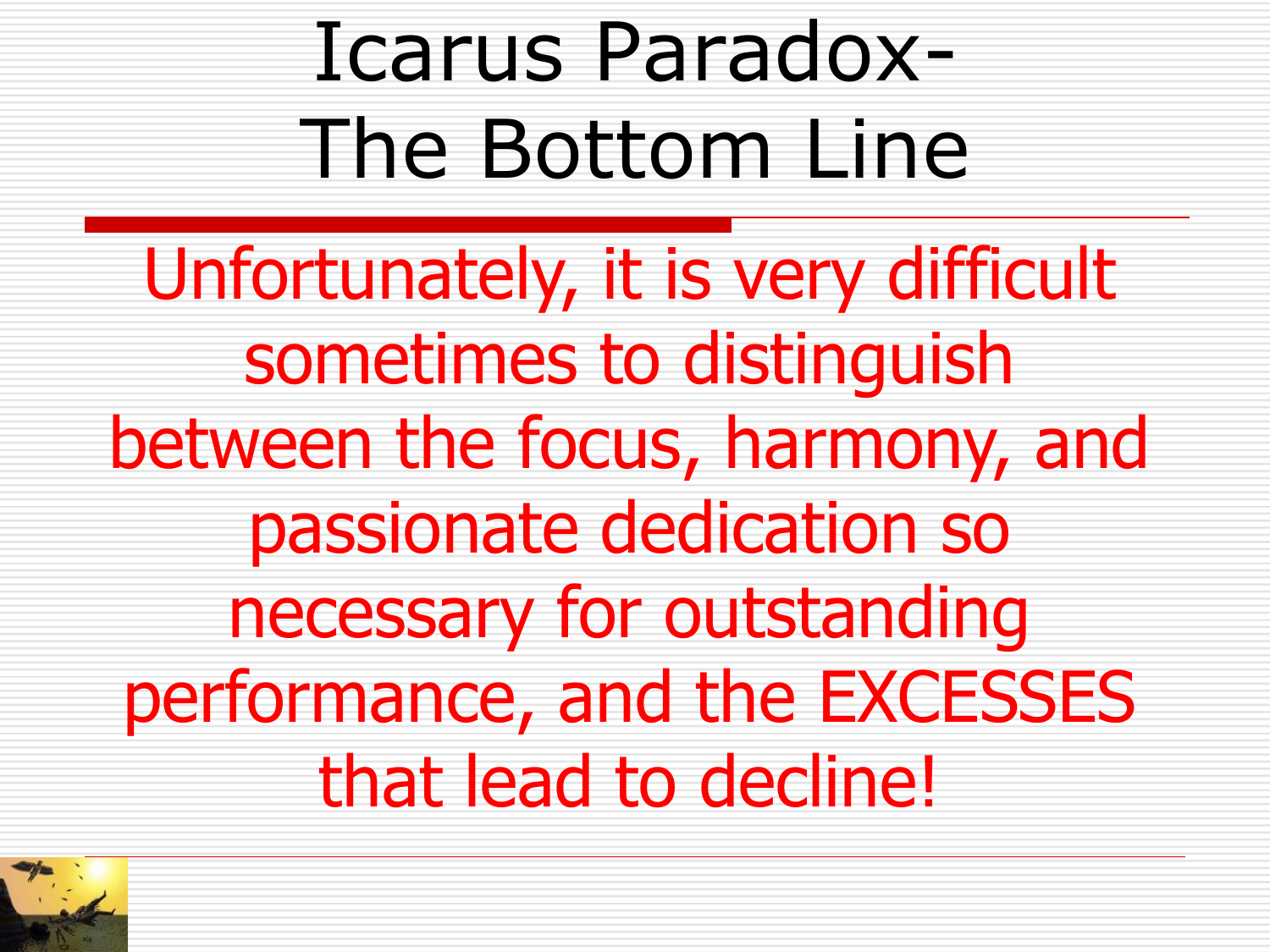## **Mentor to Elder** The Fifth Trajectory

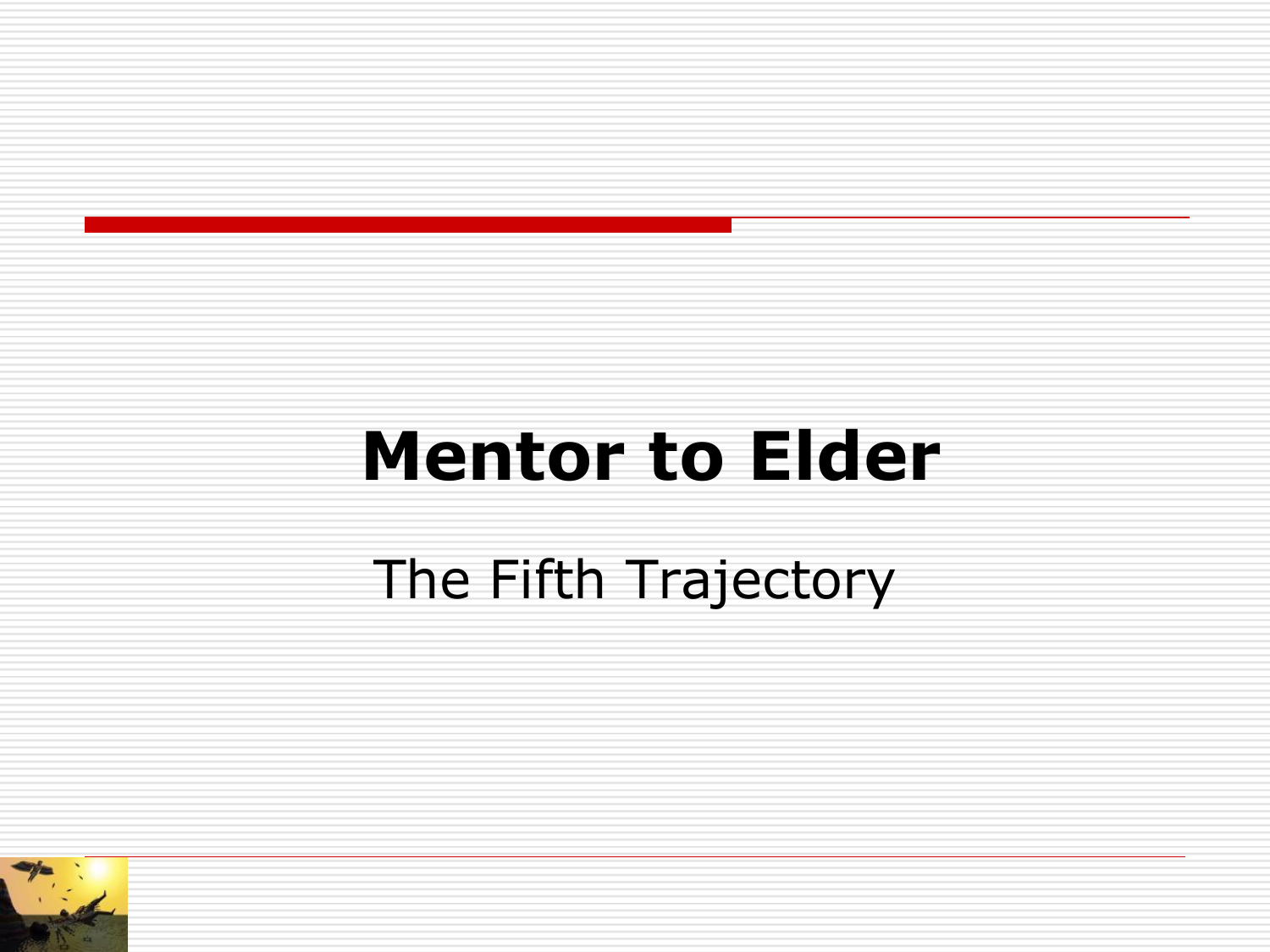### Mentor

#### $\square$  Established

- $\blacksquare$  High quality products and services
- **B** Substantial market share
- $\Box$  Leadership in the industry
- □ Model of Excellence
	- **The Trust and influence within industry**
	- **Emulated by others**
- $\square$  Innovation
	- **n** Only within the market in which they dominate

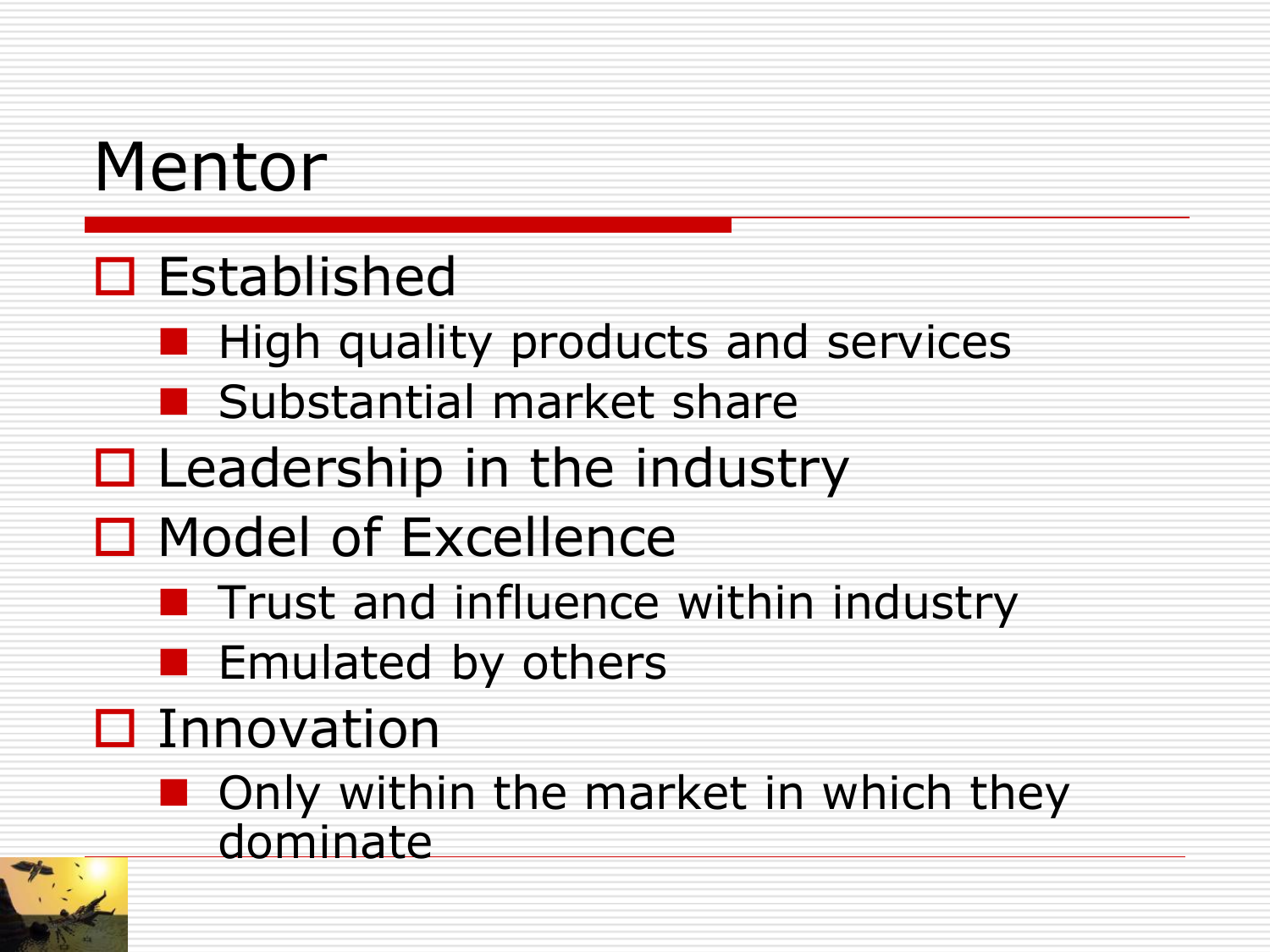### Transition by Conservatism

- **□** Myopic vision
- **□** Mitigated risks
- $\Box$  Habit of complacency